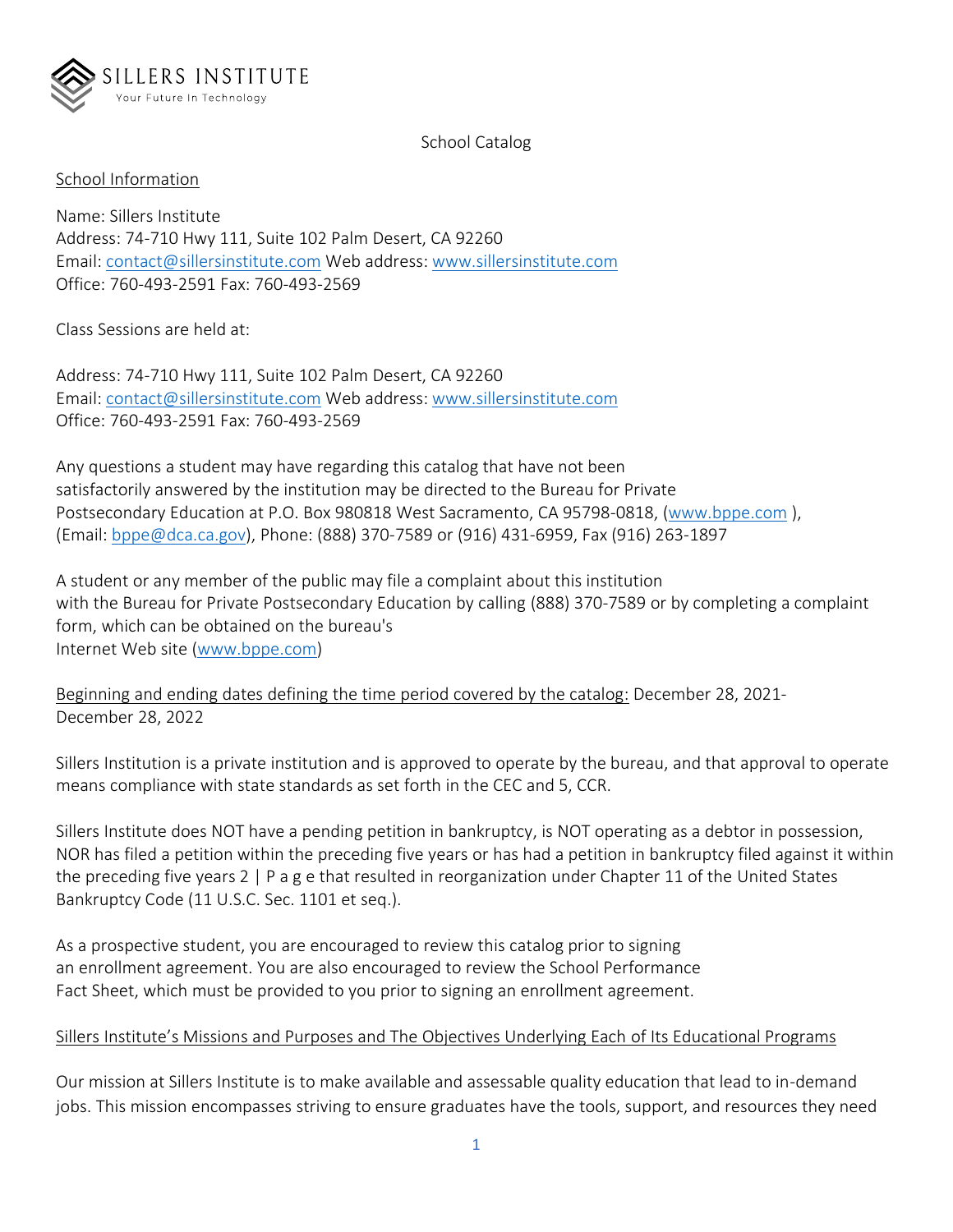to achieve employment. In addition, our mission is to continue to forge strategic partnerships that positively impact communities economically and socially.

As educators, we acknowledge that learning is accomplished only when instruction is administered with respect to the learner's manner of understanding. Therefore, it is our ongoing mission to administer curriculum apposite for the retention and application of core concepts to each student.

#### *Objectives*

Our objective at Sillers Institute is to assess the needs of each student to strategically formulate a success plan for helping them achieve learning, employment, and life-work balance. Our aim is to ensure that individuals classified as a protected class receive an equal quality of education, equal opportunity, and duty of care thus increasing potential for achieving their goals.

Sillers Institute does not admit students from other countries. No visa services are provided, nor do we vouch for student status.

# Language Proficiency Information

Students are expected to have the ability to speak, read, and write in the English language The Test of English as a Foreign Language (TOEFL) is accepted as documentation of proficiency Sillers Institute does not provide TOEFL testing Sillers institute does not provide English language services, including instruction such as ESL.

Sillers Institute does not provide instruction in languages other than English.

Sillers Institute's policies and practices regarding any form of financial aid, including all consumer information which the institution is required to disclose to the student under any state or federal financial aid program Sillers Institute does not receive federal financial aid. Sillers Institute does not qualify under any state or federal financial aid program.

Sillers Institute does not award credit for prior experiential learning.

# The institution's standards for student achievement

- To ensure that individuals classified as a protected class receive an equal quality of education, equal opportunity, and duty of care thus increasing potential for achieving their goals
- Assess the needs of each student to strategically formulate a success plan for helping them achieve learning, employment, and life-work balance
- Encourage independent research and the pursuit of autonomous learning
- Stimulate a passion for the acquisition of knowledge and skills through experience, study, and instruction
- Support independent thinking and the right to express any opinions without censorship or restraint
- Inspire achievement, self-improvement, knowledge, abilities, mental and moral qualities
- Promote life-long learning through ongoing, voluntary, and self-motivated pursuit of knowledge for personal and professional reasons
- Restore confidence and belief in student talent, skills, and abilities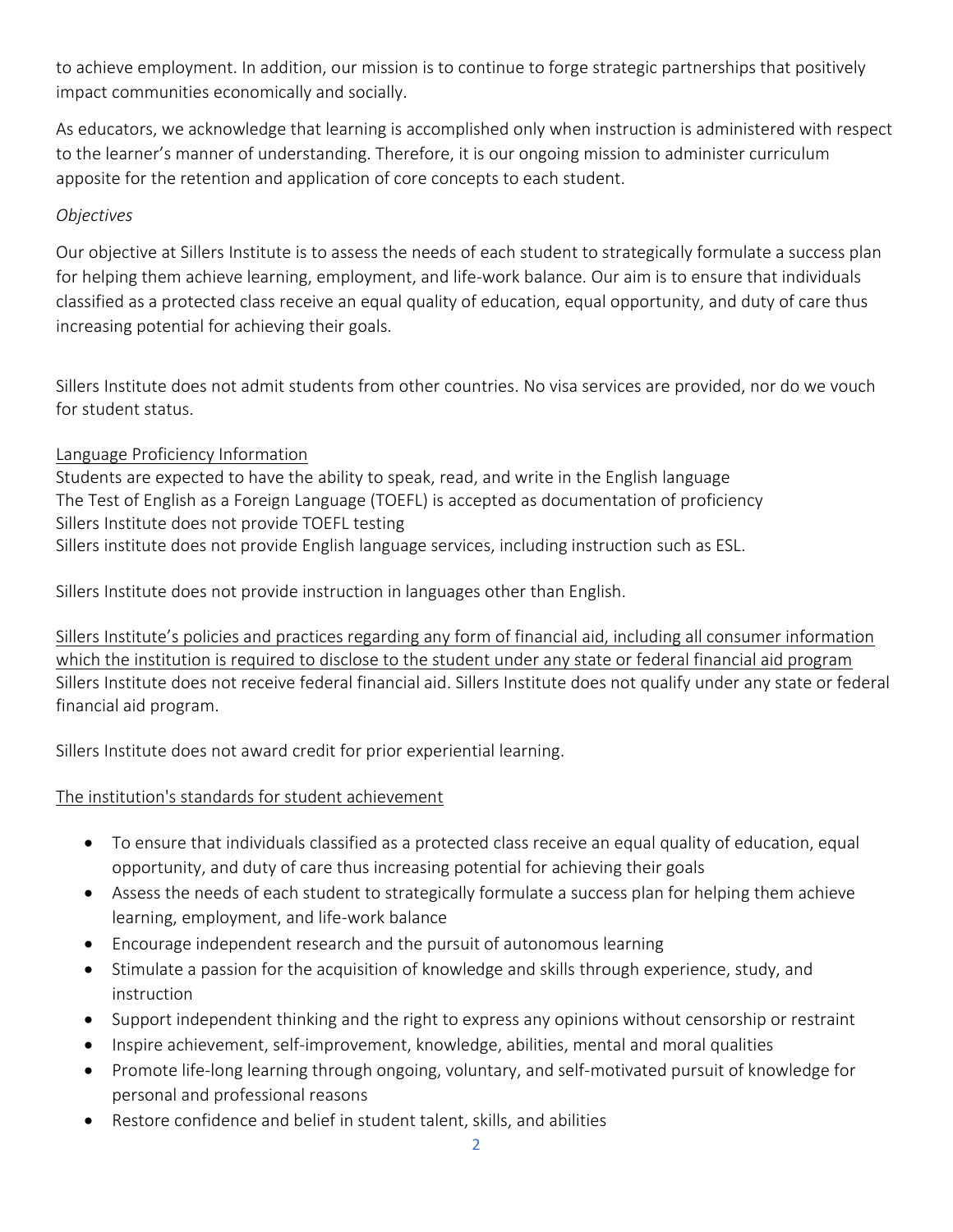Description of the facilities and of the types of equipment and materials that will be used for instruction For students enrolled in any certificate program at Sillers Institute, the school provides for on campus use only; a Chromebook laptop with internet, QuickBooks 2019, Microsoft Office Suite 2019, Microsoft Project 2016, G Suite (Google Office Software) 2019, and free access to library resources. Students also have access to a copy room with copier and scanner, classrooms equipped with chairs, tables, projection screen, internet access, and textbooks.

#### Libraries

Sillers Institute provides use of online libraries, study guides, practice exams, and media during pre-scheduled on-site library hours. Available during pre-scheduled library hours are available; reference works, periodicals, monographs, media, and equipment specific to the educational programs offered. Sillers Institute provides library services outside of class instruction by appointment only. Library visits may be scheduled by calling the school Monday-Friday 9:00 AM – 5:00 PM.

The onsite library consists of laptops, internet, learning applications specific to educational programs, online libraries, and staff to assist in research efforts.

#### *List of free online libraries available to students*

Any questions a student may have regarding this catalog that have not been satisfactorily answered by the institution may be directed to the Bureau for Private Postsecondary Education at P.O. Box 980818 West Sacramento, CA 95798-0818, [\(www.bppe.com](about:blank) ), (Email: [bppe@dca.ca.gov\)](about:blank), Phone: (888) 370-7589 or (916) 431-6959, Fax (916) 263-1897

A student or any member of the public may file a complaint about this institution with the Bureau for Private Postsecondary Education by calling (888) 370-7589 or by completing a complaint form, which can be obtained on the bureau's Internet Web site [\(www.bppe.com\)](about:blank)

#### "NOTICE CONCERNING TRANSFERABILITY OF CREDITS AND CREDENTIALS EARNED AT OUR INSTITUTION

The transferability of credits you earn at Sillers Institute is at the complete discretion of an institution to which you may seek to transfer. Acceptance of the certificate you earn in the educational program is also at the complete discretion of the institution to which you may seek to transfer. If the certificate that you earn at this institution is not accepted at the institution to which you seek to transfer, you may be required to repeat some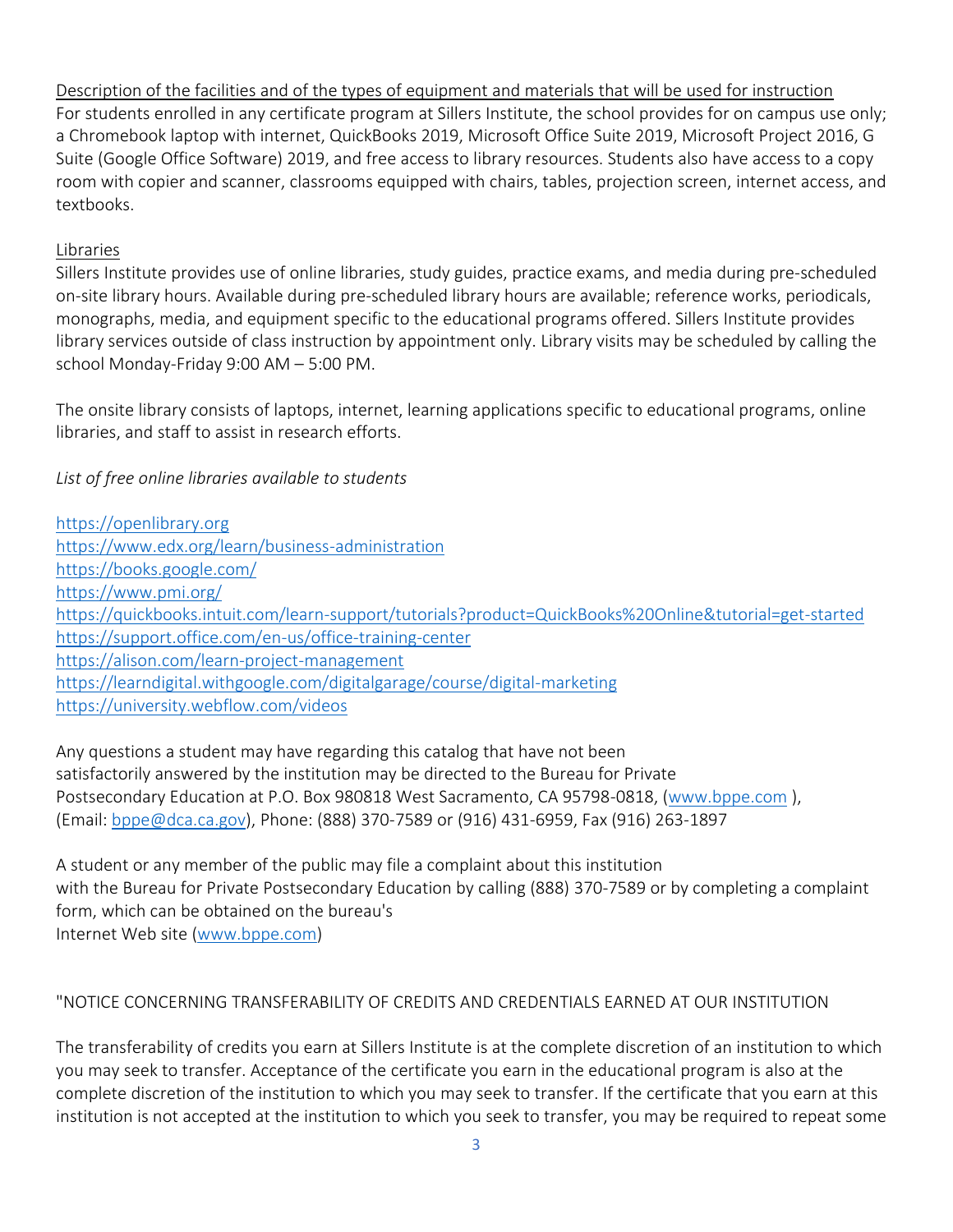or all of your coursework at that institution. For this reason, you should make certain that your attendance at this institution will meet your educational goals. This may include contacting an institution to which you may seek to transfer after attending Sillers Institute to determine if your certificate will transfer."

Sillers Institute is not accredited by an accrediting agency recognized by the United States Department of Education. Sillers Institute is unaccredited and does NOT offer an associate, baccalaureate, master's, or doctoral degrees. A student enrolled in an unaccredited institution is not eligible for federal financial aid programs.

# SILLERS INSTITUTE IS NOT A DEGREE GRANTING INSTITUTION

# Admissions Policies

Sillers Institute does not accept credits earned at other institutions or through challenge examinations and achievement tests. Prospective students must hold a GED, High School Diploma, or pass the Ability-to- Benefit test. The Ability-to-Benefit test is administered and conducted by an outside agency. This course is taught in English; therefore, students must be able to speak, read, and write in the English language. Students must also show a genuine interest in learning the curriculum and have strong intent to complete the program.

Sillers Institute has not entered into an articulation or transfer agreement with any other college or university.

Sillers Institute does not discriminate in its educational programs or activities on the basis of race, color, national or ethnic origin, ancestry, age, religion or religious creed, disability or handicap, sex or gender, gender identity and/or expression (including a transgender identity), sexual orientation, military or veteran status, genetic information, or any other characteristic protected under applicable federal, state or local law.

#### Requirements for Admission Policies for Programs at Sillers Institute

The following admission policies are applied to all programs at Sillers Institute.

- 1.) Must be an adult 18 years or older
- 2.) Any person seeking admission to Sillers Institute must satisfy one of the following education requirements:
	- Possess a High School Diploma
	- Possess a high school equivalency diploma
	- Receive a passing score on the Ability-to- Benefit exam. The Ability-to-Benefit test is administered and conducted by an outside agency.

3.) Immigrant and non-immigrant international students must meet all College admission policies and provide required documentation such as proof of identification (i.e., photo I.D.); the college can request more than one form of ID, including government-issued IDs.

4.) Complete and submit the Application for Admission. There is no charge for the application.

5.) Declare an area program to study

Readmission after Suspension or Dismissal

- Submit a letter of appeal to [contact@sillersinsitute.com](about:blank) requesting consideration for readmission. The letter will should include an assessment of lack of previous academic progress, an outline of accomplishments since dismissal, and a specific plan of action for success should readmission be approved. The letter of appeal will be reviewed by College administration.
- Reconcile any balance owed to Sillers Institute through the enrollment services.
- Submit any other missing required documents not provided during previous attendance.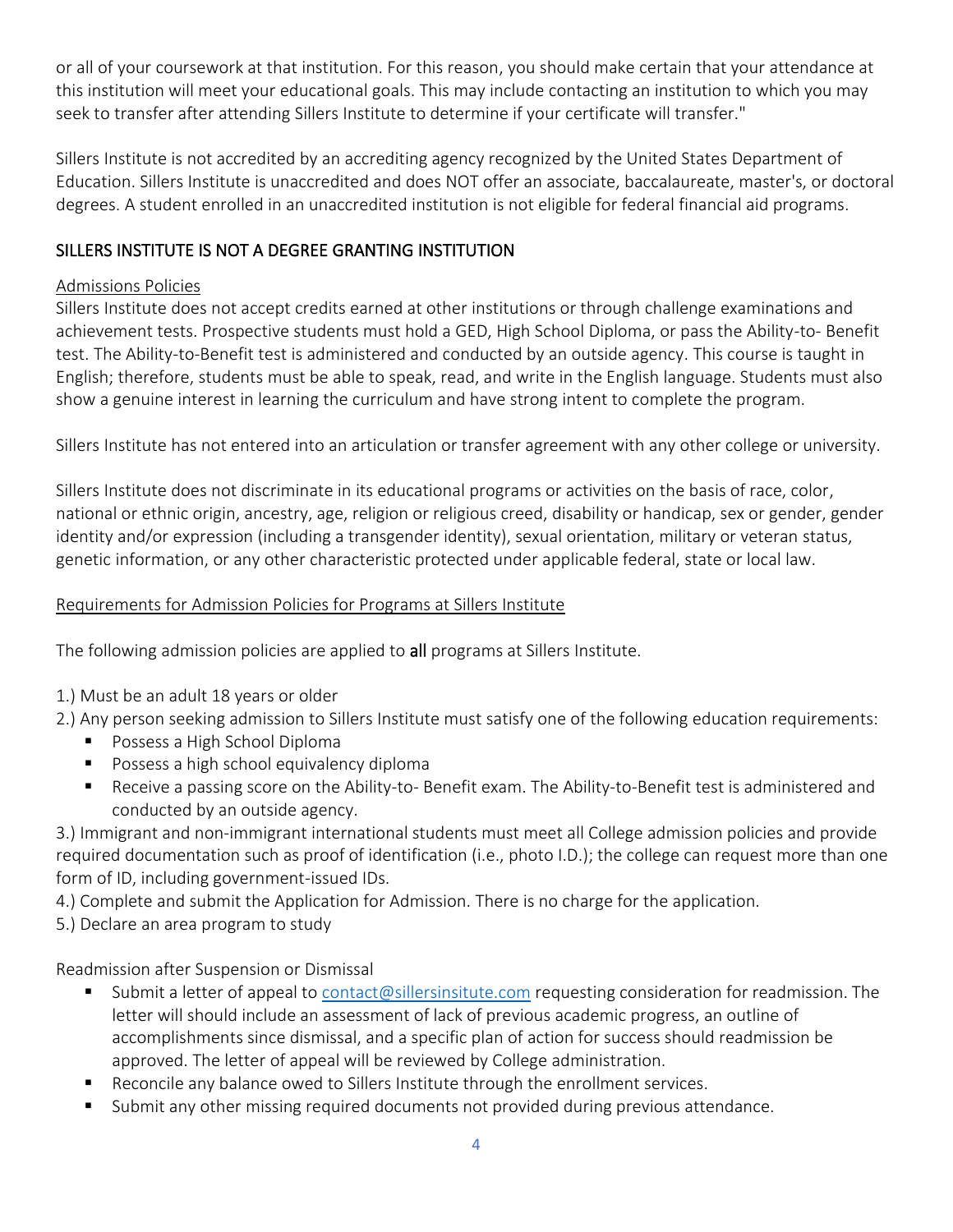After approval to reapply, students must complete the following:

- Submit a new application.
- Submit any other missing required documents not provided during previous attendance.

#### Admissions requirements for Ability-to-Benefit students

ATB students must pass the Ability-to-Benefit exam with a passing score. The Ability-to-Benefit test is published by Wonderlic Inc., 400 Lakeview Parkway, Suite 200 Vernon Hills, IL 60061. There contact number is 877-605- 9494. The test consists of (WBST) Verbal Forms VS- 1 & VS-2; Quantitative Forms QS-1 & QS-2. This test may be taken online or can be taken in the paper and pencil version. The passing scores are verbal-200 and quantitative- 210. This is a general test for English speaking students.

Note: Sillers Institute does not administer the ability-to-benefit exam. The Ability-to-Benefit exam is independently administered and conducted by an outside agency.

#### Standards for Student Achievement

Each student shall have reliable access to academic resources that exceed the requirements of their educational field of study. Curriculum must align with student goals and achieve the learning objectives for the specific industry in which they are entering. Each student receives a fair opportunity for learning; meaning students have available current tools, equipment, and study materials that meet industry standards. Students must also learn in an environment that is conducive to learning; an environment free from bias, prejudice, and any oppressive behavior that prevents student success. Each student is evaluated using fair behaviors and methodologies when staff assesses their academic progress, and each student has the right to receive additional services to help them improve their knowledge, skills, and abilities.

#### Attendance Policy

Students must attend all 80 hours of the program without interruption to be eligible for graduation.

#### Dismissal Policy

Any student can be dismissed due to the following: Not attending the full 80 consecutive hours, posing harm to students and staff, bullying, illegal drug use and/or possession on campus grounds, carrying weapons on campus, making verbal and physical threats to students or staff.

#### Academic Probation Policy

A student may be placed on academic probation by the second day of class if the student's academic performance is consistently below the required 80% passing score of exams. Academic probation means that a student must receive ongoing additional academic support from the school until graduation. Additional support involves tutoring from an instructor or tutor.

#### Leave of Absence Policy

A student may take a leave of absence due to a medical emergency or for immediate family bereavement. To continue the program, the student must provide reasonable evidence of the claim.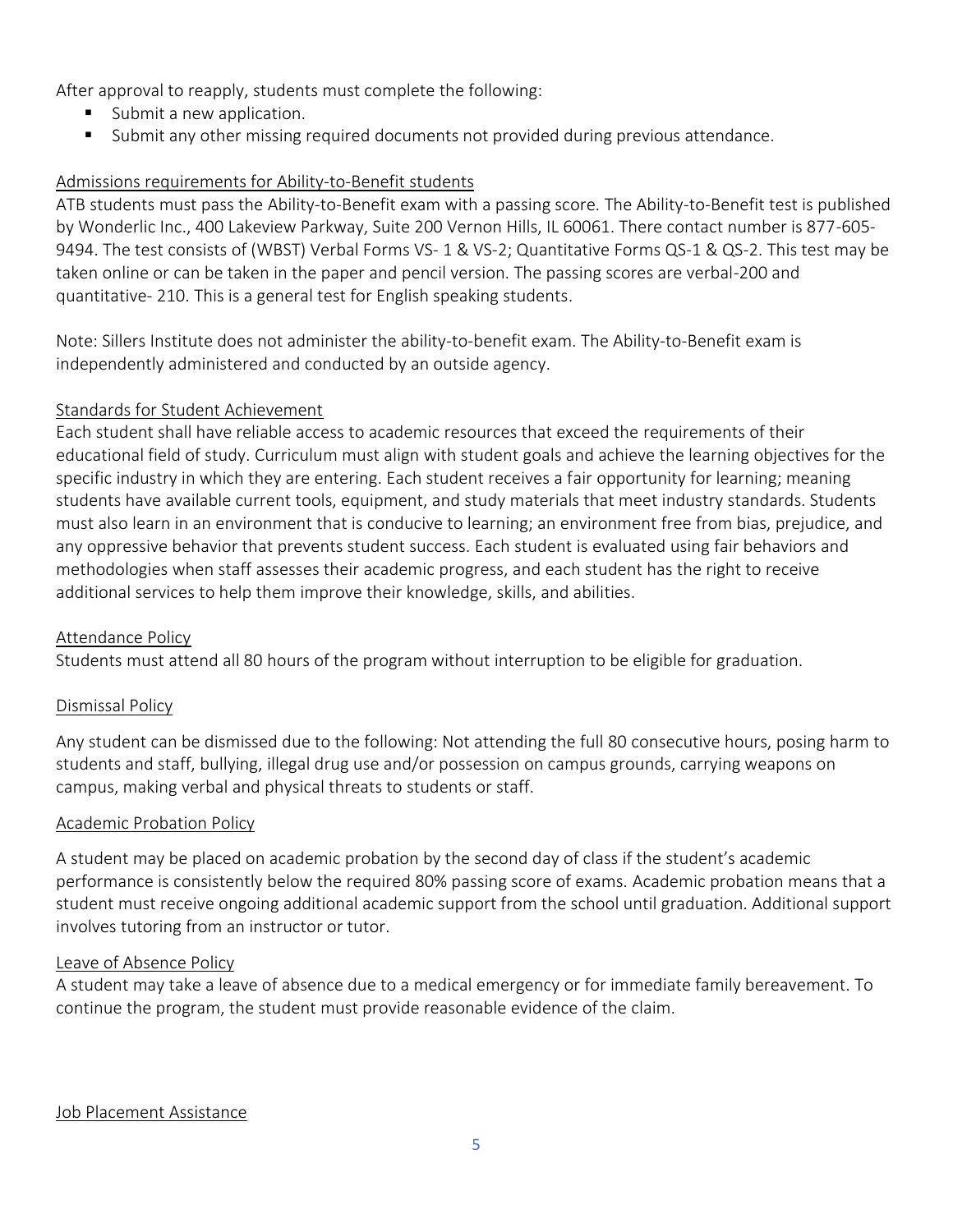Sillers Institute provides Job Search Resources, Resume Assistance Resources, Interview Skills/ Help Resources, and Continuing Educaton Resources. Students can make an appointment with a qualified staff member to assit with these resources.

Sillers Institute does not have transfer or articulation agreements with any other college or university that provides for the transfer of credits earned in the program of instruction.

#### Student services

Sillers Institute does not have dormitory facilities under its control. We do not provide housing.

Sillers Institute has NO responsibility to find or assist a student in finding housing.

Students are encouraged to seek accommodations on their own. The campus is located near residential communities comprised of houses, apartments, condos, and hotels. There is housing available within 25 miles of Sillers Institute. The average estimation of the approximate cost of housing ranges from \$1,250-\$1,400 1bd and \$1,525- \$2,100 2bd. Lower income students may apply for subsidized housing through the Housing Authority of Riverside.

Sillers Institute does not accept credits earned at other institutions or through challenge examinations and achievement tests.

Sillers Institute does not admit students from other countries. No visa services are provided. Sillers Institute will not vouch for student status and any associated charges.

English language proficiency is required of students. (TOEFL) will be accepted. Sillers Institute does not administer the TOEFL exam. Sillers Institute does not provide English language services, including instruction such as ESL.

# Policies on student rights, including the procedure for addressing student grievances

Students have the right not to be discriminated against by any agent or organization of Sillers Institute for reasons of age, creed, ethnic or national origin, gender, disability, marital status, political or social affiliation, race, religion, sexual orientation, gender identity, or gender expression, or any other protected class as described by law. Students have the right to express themselves freely on any subject provided they do so in a manner that does not violate the rights of others.

Students have the right to accurate and plainly stated information relating to maintenance of acceptable academic standing, graduation requirements, and individual course objectives and requirements. Students have the right to access and control access to their education records.

# *Procedure for addressing student grievances*

The student must submit in writing to the Chief Academic Officer in person or by post the nature of the grievance. The school has 5 business days to respond. The school may request up to 10 business day to acquired evidence if needed.

What are the steps the institution takes once they receive the grievance from the student?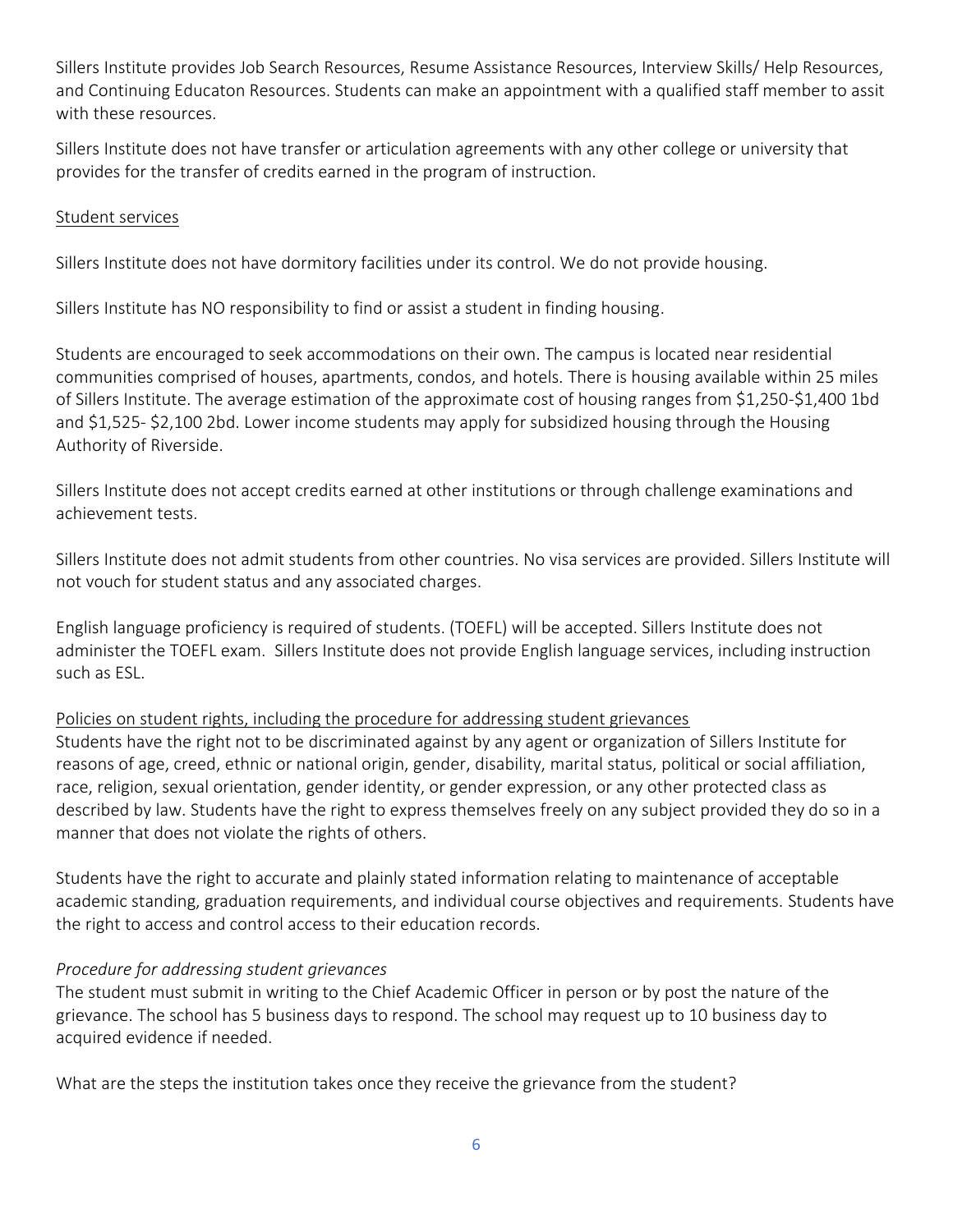- The grievance is read by the Chief Academic Officer
- A call is made to the student to determine the nature, cause, and possible resolution of the issue.
- If the school cannot reach the student by phone, a letter and email are sent to the student
- If the student is not satisfied with the resolution, the school will make a second attempt to resolve the matter with the student.
- The school will also make available information where the student can file a complaint with the Bureau at anytime

Contact for addressing grievances:

Sillers Institute Myles Barter, CAO 74-710 Hwy 111, Suite 102 Palm Desert, CA 92260 760-493-2591 contact@sillersinstitute.com

# Policies on the retention of student records

Sillers Institute permanently maintains for each student who is enrolled in an educational program at Sillers Institute the following records:

- 1. Verification of high school completion or equivalency or other documentation establishing the student's ability to do college level work, such as successful completion of an Ability-to-Benefit test
- 2. Personal information regarding a student's age, gender, and ethnicity if that information has been voluntarily supplied by the student
- 3. Copies of all documents signed by the student, including contracts, instruments of indebtedness, and documents relating to financial aid
- 4. Records of the dates of enrollment and, if applicable, withdrawal from the institution, leaves of absence, and graduation
- 5. A transcript showing all of the following: The courses or other educational programs that were completed, or were attempted but not completed, and the dates of completion or withdrawal
- 6. Name, address, e-mail address, and telephone number
- 7. The certificate granted and the date on which that certificate was granted
- 8. The courses and units on which the certificate or was based
- 9. The grades earned by the student in each of those courses
- 10. Student projects submitted by students
- 11. A copy of documents relating to student financial aid that are required to be
- 12. maintained by law or by a loan guarantee agency
- 13. Documents showing the total amount of money received from or on behalf of the student and the date or dates on which the money was received
- 14. Document specifying the amount of a refund, including the amount refunded for tuition and the amount for other itemized charges, the method of calculating the refund, the date the refund was made, and the name and address of the person or entity to which the refund was sent
- 15. Copies of any official advisory notices or warnings regarding the student's progress; and complaints received from the student

Sillers Institute shall maintain transcripts indefinitely.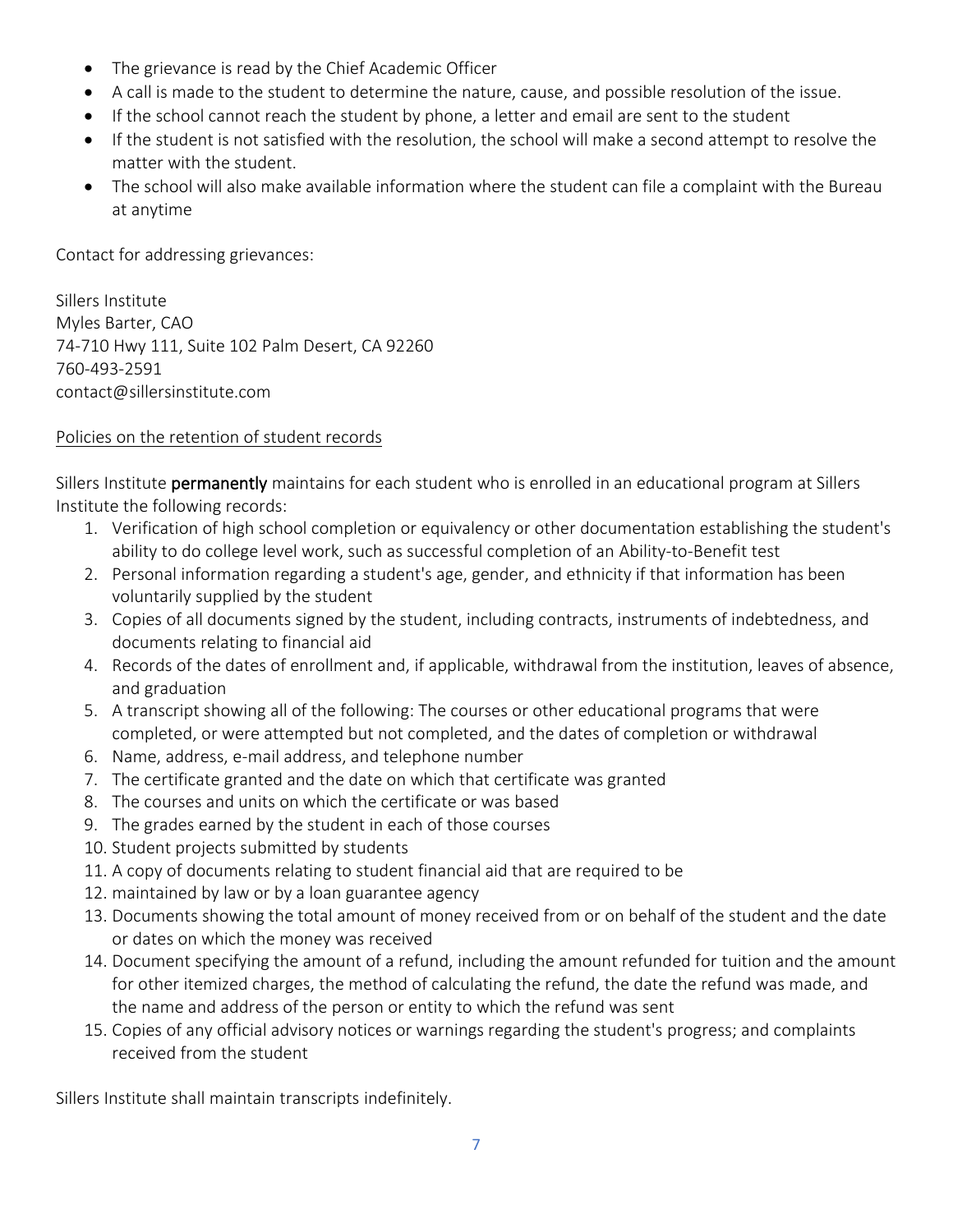# No education programs offered at Sillers Institute require licensure in this state.

# Sillers Institute Graduation Requirements for the Following Programs

Business Administration Network Security Accounting & Finance Web Development & Digital Marketing Construction Technology

Successful course completion at Sillers Institute depends on routinely following the instruction and guidelines provided in the course syllabus. The student's responsibility is to check and become familiar with the course syllabus and requirements at the beginning of each course.

Each lesson will include a lesson review quiz. Students will successfully complete this course by mastering all learning outcomes with 80% or higher overall grade. Students must demonstrate mastery of content at levels of 80% or higher on quizzes and final exams.

Sillers Institute considers a grade of B, which is equal to %80, as the minimum passing grade for the programs. A grade of C or lower is not considered a passing grade for any course. If the student receives a grade of C or lower for any course, this failed course must be repeated for the student to graduate. Only the grade of the repeated course will be used to calculate the student's cumulative grade point average for graduation, but both the original and repeated courses grades will appear on the student's official transcript. A student may not repeat a failed course more than two times. If a student fails a course three times, he/she will be dismissed from the program.

This course final grade will be based on the following actions and deliverables

- Quality of assignments
- Sufficient participation and feedback in class discussion
- Performance on quizzes, and exams

#### Letter Grade Assignment

Sillers Institute awards letter grades in recognition of academic achievements in each course. Grades are based upon formative and summative assessments in addition to the instructor's academic judgment if the student has demonstrated a specified level of performance based on objective and subjective evaluations. Students are graded according to their individual activities in the course.

| Description                   | Points |
|-------------------------------|--------|
| Class participation           | 15     |
| <b>Review Quizzes</b>         | 15     |
| <b>Weekly Assignments</b>     | 30     |
| Final exam and course project | 40     |
| <b>Total Points Possible</b>  | 100    |

| .etter<br>$\overline{1}$<br>-- | creditume | nance                     |
|--------------------------------|-----------|---------------------------|
| $\overline{P}$                 | 0%<br>ر ب | Work<br>$1 \cap n$<br>. . |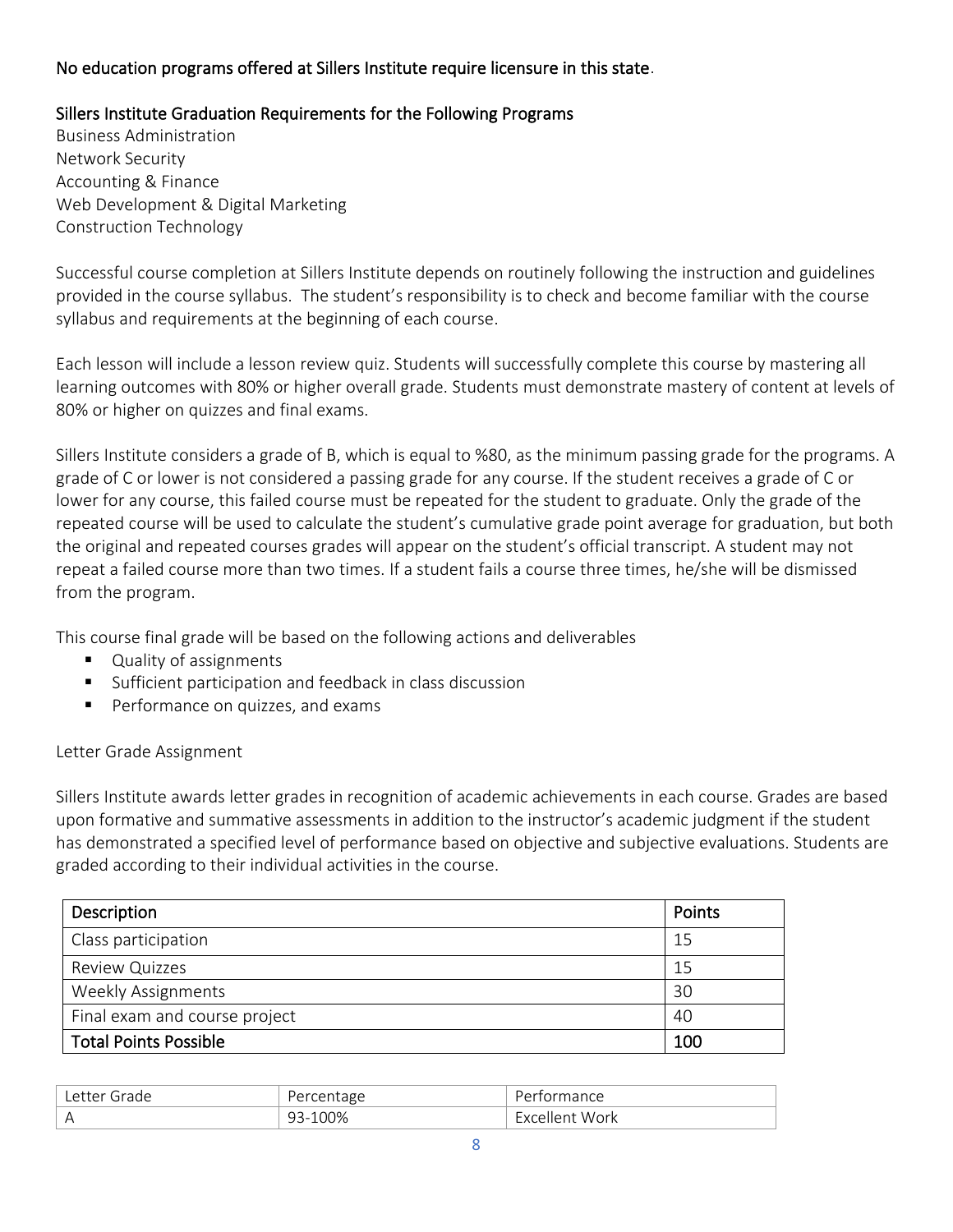|      | 90-92% | Nearly Excellent Work  |
|------|--------|------------------------|
| $B+$ | 87-89% | Very Good Work         |
|      | 83-86% | Good Work              |
|      | 80-82% | Mostly Good Work       |
|      | 77-79% | Poor Work/Not Accepted |

#### Graded Feedback

Letter grades and instructor feedback are posted within 48 hours of submitted assignments.

#### Distant Learners

The distance education proposed is completely synchronous. All online programs are conducted in real time. Students go through the learning path together, accompanied by their instructor who is able to provide support while students are completing tasks and activities.

Students complete 80 hours of live instruction administered over a four-week span with a Monday – Friday 8 AM – 12 PM schedule allowing for a 15-minute lunch break. This schedule is designed to acclimate students to a typical office workday. Student must attend the entire 80 hours to be eligible for program completion. Attendance policies stated in this school catalog apply to remote and distance education learners.

Assignments are instructor led and submitted by the student at the close of lecture. Instructors remain online in the learning platform during quizzes, midterms, and finals to answer students' questions.

All school policies pertaining to admission, attendance, withdrawals, leave of absence, grievances, academic probation, dismissal, student services, and successful completion of programs apply to remote and on campus students.

#### Description of Distance Education and On Campus Programs Provided in Each Course

Web Development and Digital Marketing: The Web Development & Digital Marketing program is designed to teach students the core concepts and applications of Web Development & Digital Marketing based on current industry practices. In the Web Development & Digital Marketing program, students perform hands-on functions as a team utilizing examples that simulate actual Web Development and Digital Marketing teams in a corporate scenario.

Instruction includes: Design principles used when creating web pages -HTML and CSS and how are they different from each other - Criteria for evaluating the quality of websites - Basic Site Evaluation - Color Theory - Web Standards - Planning a Website and Creating Pages - Basics of HTML coding - Pre-Coding - Basic HTML Markup - HTML Lists - Creating Links - Creating a Data Table - HTML Video Introduction to Cascading Style Sheets - Color in CSS - Typography in CSS - The Box Model in CSS - The Role of ID and CLass in CSS - Page Layout Techniques Introduction to Web Graphics - Creating a Web Photo Album - Creating a Button - Creating a Web Page Banner - Overview of Scripting on the Web - JavaScript Basic Features of Web Authoring Software - Publishing on the Web.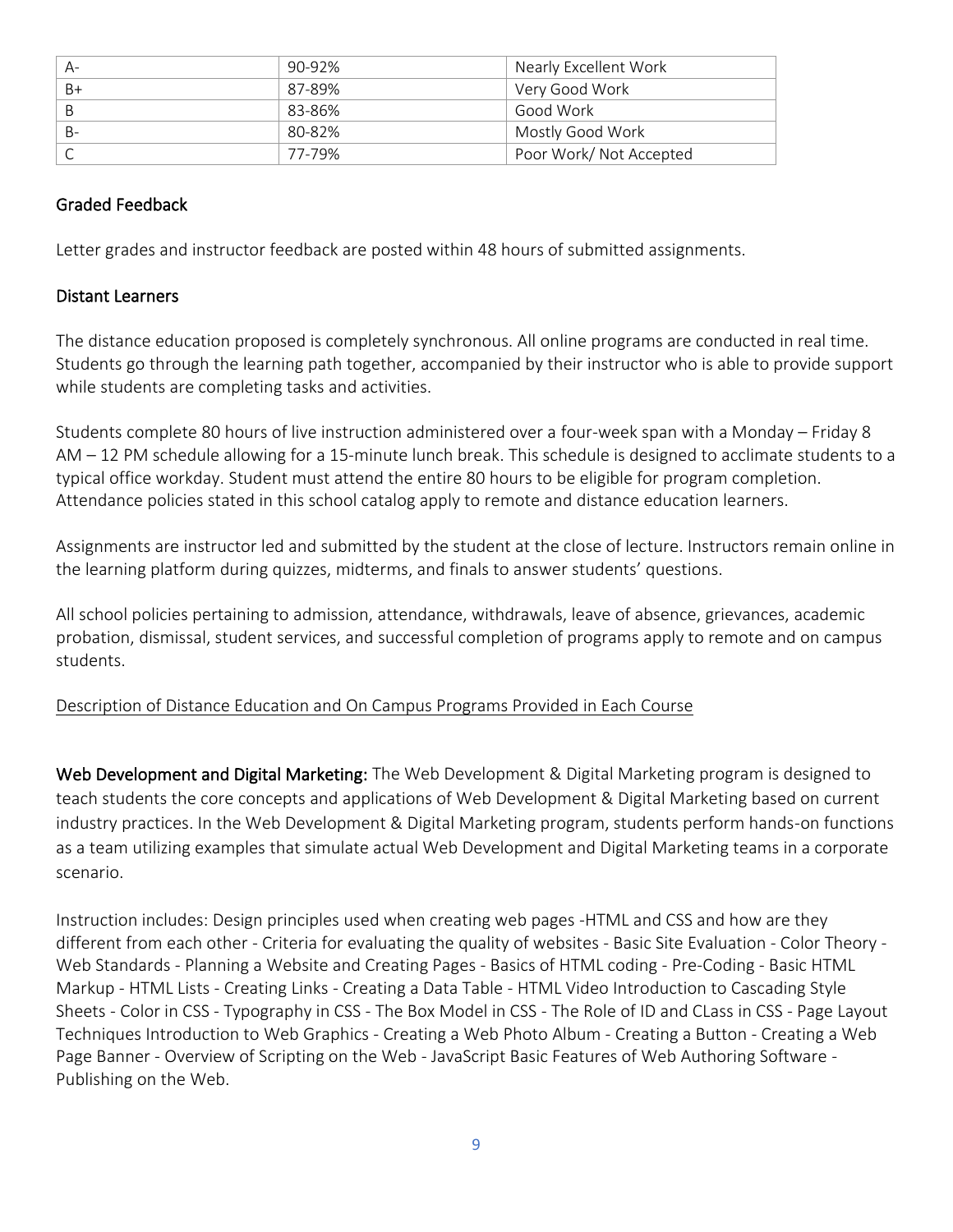Required courses: There are not pre-requisites or courses that need to be take prior to taking Web Development & Digital Marketing

Final tests or examinations: A final exam is administered on the last day of class

Required internships or externships: There are no Required internships or externships

Total number of credit hours required for completion: 80 Hours

Occupational Employment and Wages, May 2018

15-1199 Computer Occupations, All Other

All computer occupations not listed separately. Excludes "Computer and Information Systems Managers" (11- 3021), "Computer Hardware Engineers" (17-2061), "Electrical and Electronics Engineers" (17-2070), "Computer Science Teachers, Postsecondary" (25-1021), "Multimedia Artists and Animators" (27-1014), "Graphic Designers" (27-1024), "Computer Operators" (43-9011), and "Computer, Automated Teller, and Office Machine Repairs" (49-2011).

National estimates for this occupation: [Top](about:blank#top)

Employment estimate and mean wage estimates for this occupation:

| Employment (1)                                 | <b>RSE (3)</b> |     | wage    |                 | Employment Mean hourly Mean annual<br>wage $(2)$ | Wage RSE (3) |  |
|------------------------------------------------|----------------|-----|---------|-----------------|--------------------------------------------------|--------------|--|
| 381,380                                        | 0.9%           |     | \$44.88 |                 | \$93,350                                         | 0.4%         |  |
| Percentile wage estimates for this occupation: |                |     |         |                 |                                                  |              |  |
| Percentile                                     | 10%            | 25% |         | 50%<br>(Median) | 75%                                              | 90%          |  |

Hourly Wage | \$22.77 | \$31.93 | \$43.40 | \$56.28 | \$69.62

Annual Wage [\(2\)](about:blank#(2)) \$47,350 \$66,410 \$90,270 \$117,070 \$144,820

Business Administration: The Business Administration program is designed to teach students the core concepts and applications of Business Administration based on current industry practices. In the Business Administration program, students will perform hands-on functions utilizing examples that simulate actual business administration operations.

Students learn the fundamentals of critical thinking, analyzing, evaluation, synthesizing information, empirical and quantitative calculation, social responsibility, business law, partnerships, business resourcing, and logistics.

Required courses: There are not pre-requisites or courses that need to be take prior to taking Business Administration

Final tests or examinations: A final exam is administered on the last day of class

Required internships or externships: There are no Required internships or externships

Total number of clock hours required for completion: 80 Hours

Occupational Employment and Wages, May 2018 13-1199 Business Operations Specialists, All Other All business operations specialists not listed separately.

National estimates for this occupation: [Top](about:blank#top)

Employment estimate and mean wage estimates for this occupation: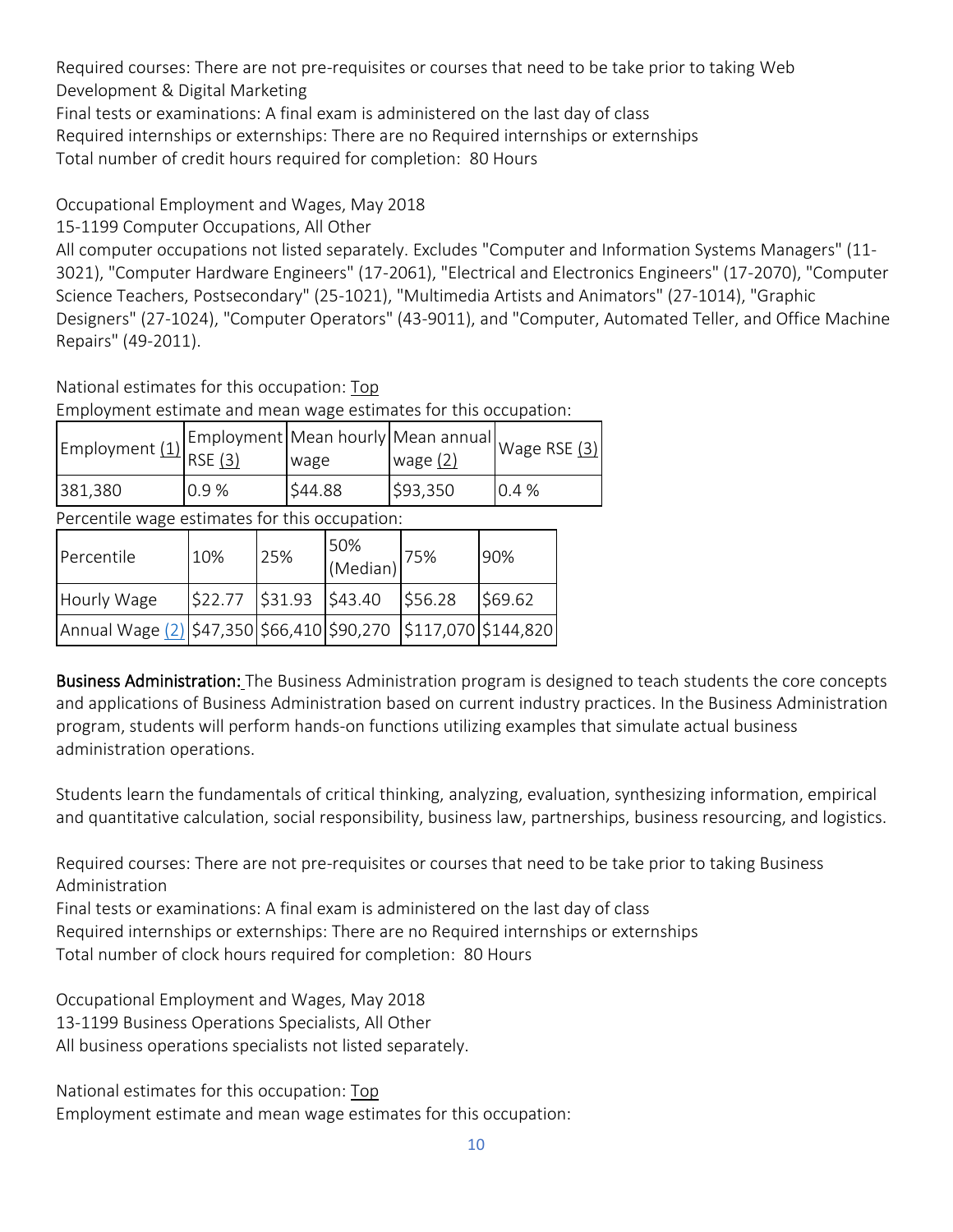| Employment (1)                             | <b>RSE (3)</b> |                                                | Employment   Mean hourly   Mean annual<br>wage |                 | wage $(2)$ |                    |      |         | Wage RSE (3) |
|--------------------------------------------|----------------|------------------------------------------------|------------------------------------------------|-----------------|------------|--------------------|------|---------|--------------|
| 1,060,580                                  | 0.5%           |                                                | \$37.00                                        |                 | \$76,960   |                    | 0.3% |         |              |
|                                            |                | Percentile wage estimates for this occupation: |                                                |                 |            |                    |      |         |              |
| Percentile                                 | 10%            | 25%                                            |                                                | 50%<br>(Median) |            | 75%                | 90%  |         |              |
| Hourly Wage                                | \$18.47        |                                                | \$25.09                                        | \$33.91         |            | \$45.62            |      | \$59.13 |              |
| Annual Wage (2) \$38,420 \$52,200 \$70,530 |                |                                                |                                                |                 |            | \$94,890 \$123,000 |      |         |              |

Accounting and Finance: The Accounting & Finance program is designed to teach students the core concepts and applications of Accounting & Finance based on current industry practices. In the Accounting & Finance program, students perform hands-on functions utilizing examples that simulate actual Accounting & Finance operations. Students learn to prepare accurately an organization's financial position through the use of financial statements, balance sheets, and cash flow projections, record payments, code invoices, set up accounts payable and receivable system, reconcile cash accounts, and learn cash verses accrual-based accounting.

Required courses: There are not pre-requisites or courses that need to be take prior to taking Accounting &Finance

Final tests or examinations: A final exam is administered on the last day of class

Required internships or externships: There are no Required internships or externships

Total number of clock hours required for completion: 80 Hours

Occupational Employment and Wages, May 2018

13-2011 Accountants and Auditors

Examine, analyze, and interpret accounting records to prepare financial statements, give advice, or audit and evaluate statements prepared by others. Install or advise on systems of recording costs or other financial and budgetary data. Excludes "Tax Examiners and Collectors, and Revenue Agents" (13-2081).

National estimates for this occupation: [Top](about:blank#top)

Employment estimate and mean wage estimates for this occupation:

| Employment (1)                                 | RSE (3) |     | Employment   Mean hourly   Mean annual<br>wage |                 | wage $(2)$           |     |         | Wage RSE (3) |
|------------------------------------------------|---------|-----|------------------------------------------------|-----------------|----------------------|-----|---------|--------------|
| 1,259,930                                      | 0.7%    |     | \$37.89                                        |                 | \$78,820             |     | 0.3%    |              |
| Percentile wage estimates for this occupation: |         |     |                                                |                 |                      |     |         |              |
| Percentile                                     | 10%     | 25% |                                                | 50%<br>(Median) | 75%                  | 90% |         |              |
| Hourly Wage                                    | \$20.99 |     | \$26.48                                        | \$33.89         | \$44.67              |     | \$59.06 |              |
| Annual Wage (2) \$43,650 \$55,070 \$70,500     |         |     |                                                |                 | $ $92,910$ \$122,840 |     |         |              |

Network Security: The security network program is designed to teach students the core concepts and applications of network security based on current industry uses. In the network security program, students perform hands-on functions utilizing examples that simulate actual network security operations. Students learn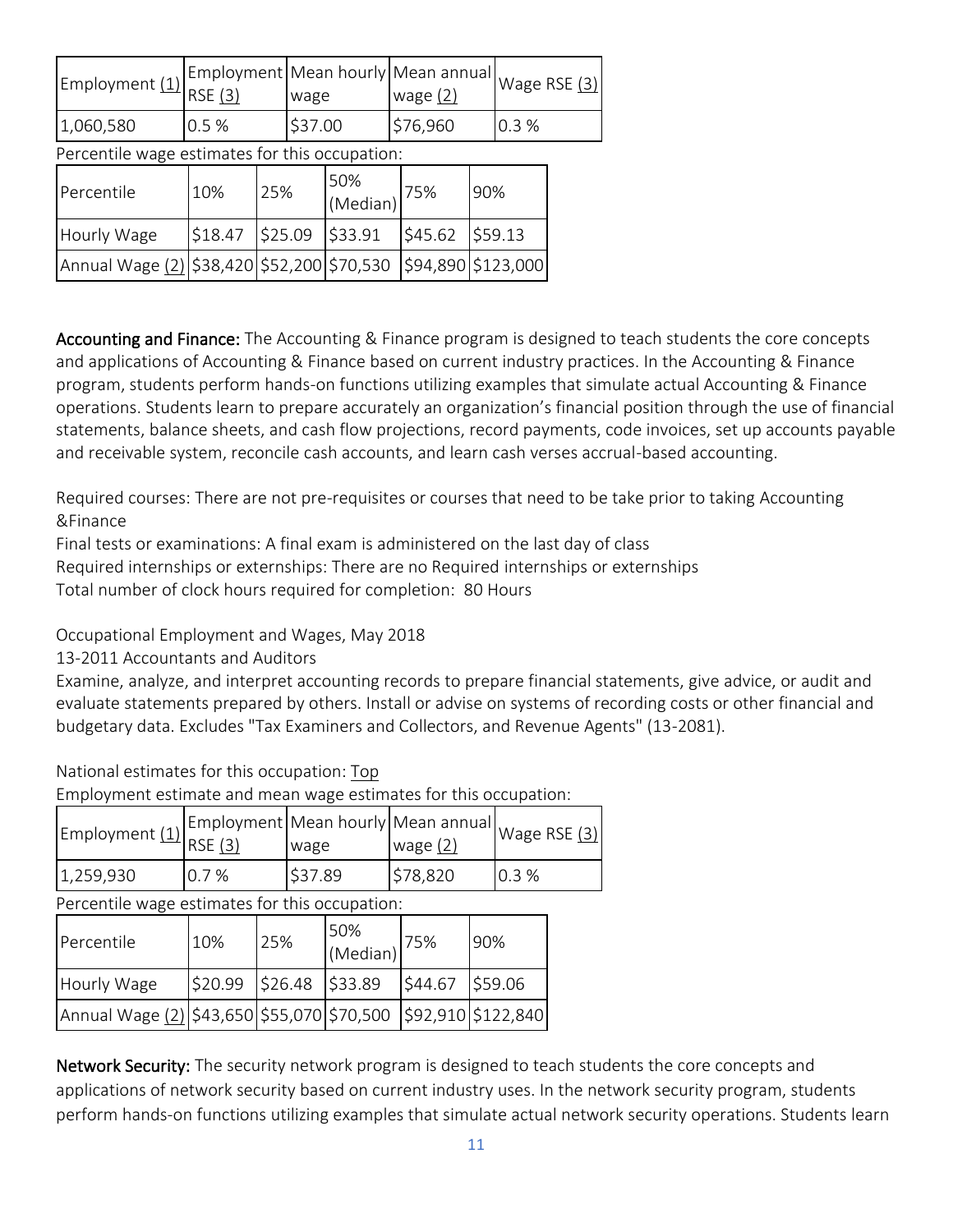security controls, strategies for securing programs, preventing viruses and other malicious code, identifying security flaws in networks, internet security, terminology, internal and external security protocols, and identifying levels of risk and risk mitigation.

Required courses: There are not pre-requisites or courses that need to be take prior to taking Network Security Final tests or examinations: A final exam is administered on the last day of class Required internships or externships: There are no Required internships or externships Total number of clock hours required for completion: 80 Hours

Occupational Employment and Wages, May 2018

# 15-1122 Information Security Analysts

Plan, implement, upgrade, or monitor security measures for the protection of computer networks and information. May ensure appropriate security controls are in place that will safeguard digital files and vital electronic infrastructure. May respond to computer security breaches and viruses. Excludes "Computer Network Architects" (15-1143).

National estimates for this occupation: [Top](about:blank#top)

Employment estimate and mean wage estimates for this occupation:

| . $\epsilon$ mployment <u>(1)</u> $\left \frac{\epsilon_{\text{max}}}{\text{RSE}}\right \right $ |       | wage    | wage $(2)$ | .,   Employment   Mean hourly   Mean annual   Wage RSE (3) <sup> </sup> |
|--------------------------------------------------------------------------------------------------|-------|---------|------------|-------------------------------------------------------------------------|
| 108,060                                                                                          | 2.0 % | \$49.26 | \$102,470  | 0.5%                                                                    |

Percentile wage estimates for this occupation:

| Percentile                                                     | 10%                                                                                                                                                             | 25% | 50%<br>(Median) | 175%    | 90%     |
|----------------------------------------------------------------|-----------------------------------------------------------------------------------------------------------------------------------------------------------------|-----|-----------------|---------|---------|
| Hourly Wage                                                    | $\frac{1}{2}$ 27.28 $\frac{1}{2}$ $\frac{1}{2}$ $\frac{1}{2}$ $\frac{1}{2}$ $\frac{1}{2}$ $\frac{1}{2}$ $\frac{1}{2}$ $\frac{1}{2}$ $\frac{1}{2}$ $\frac{1}{2}$ |     |                 | \$60.99 | \$75.28 |
| Annual Wage (2) \$56,750 \$73,890 \$98,350 \$126,870 \$156,580 |                                                                                                                                                                 |     |                 |         |         |

Summary Report for: O\*NET https://www.onetonline.org/link/summary/47-2061.00

# 47-2061.00 - Construction Laborers

Perform tasks involving physical labor at construction sites. May operate hand and power tools of all types: air hammers, earth tampers, cement mixers, small mechanical hoists, surveying and measuring equipment, and a variety of other equipment and instruments. May clean and prepare sites, dig trenches, set braces to support the sides of excavations, erect scaffolding, and clean up rubble, debris, and other waste materials. May assist other craft workers.

Sample of reported job titles: Bituminous Asphalt Technician, Construction Laborer, Construction Worker, Drop Crew Laborer, Equipment Operator (EO), Form Setter, Post Framer, Scaffolding Operator, Site Work Laborer, Toolman

Education Level Required High school diploma or equivalent Help Less than high school diploma

In California: Workers on average earn \$47,190.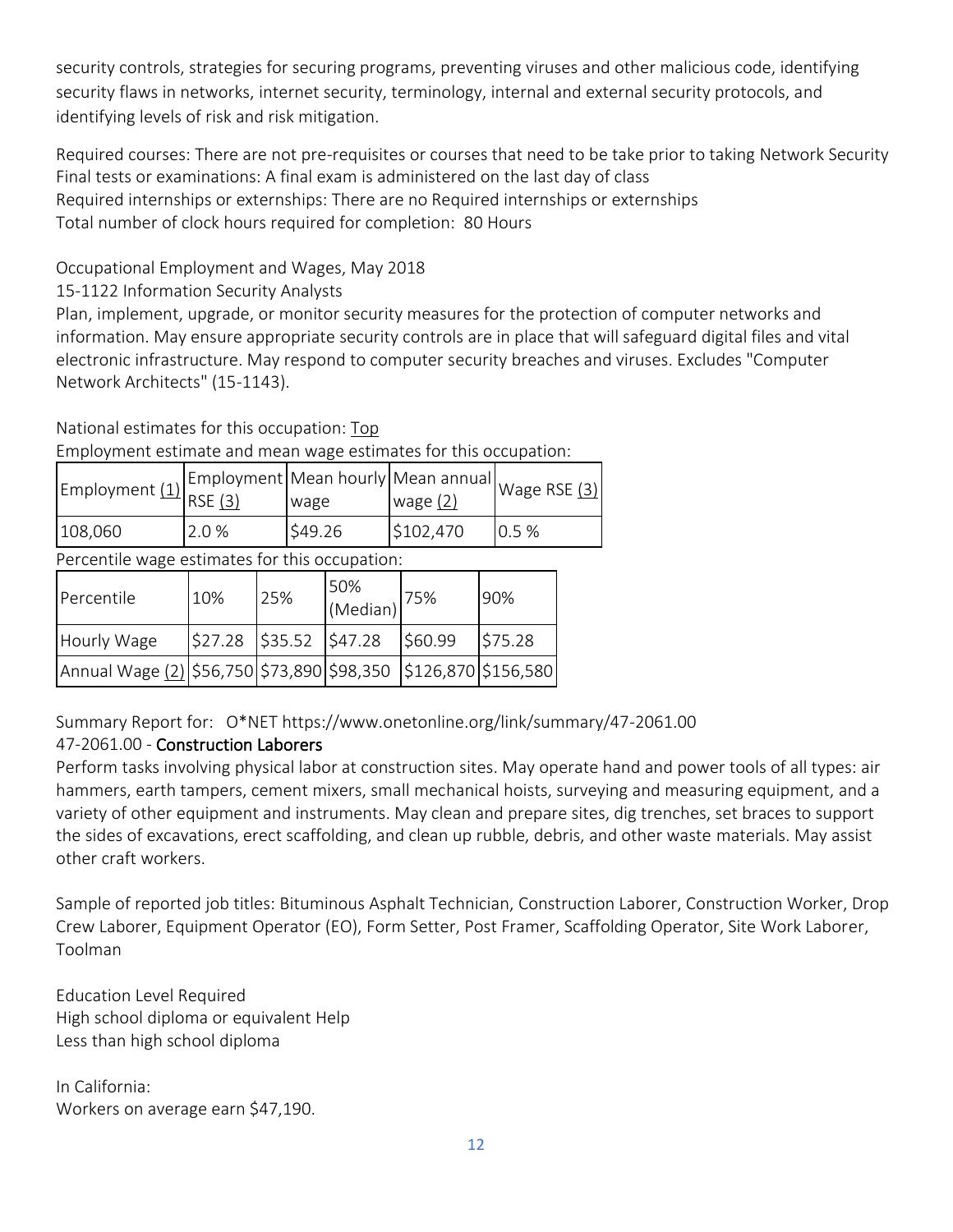10% of workers earn \$30,020 or less. 10% of workers earn \$79,060 or more. In the United States: Workers on average earn \$37,890. 10% of workers earn \$26,090 or less. 10% of workers earn \$69,880 or more.

Sillers Institute is not accredited by an accrediting agency recognized by the United States Department of Education. Sillers Institute is unaccredited and does NOT offer an associate, baccalaureate, master's, or doctoral degrees. A student enrolled in an unaccredited institution is not eligible for federal financial aid programs.

The charges for each educational program taken at Sillers Institute is \$800 per day. One day equals eight hours of instruction. The total duration of the program is 20 days to be completed within four consecutive weeks. The total institutional charges for completion of each educational program taken at Sillers Institute is \$8,000.

Non-institutional charges \$0

# FULL-TIME STUDENTS

Schedule of charges for each educational program based on a 20 -day program.

Day 1- Total is \$800. If student withdraws on day 1, no charges will apply.

Day 2- Day 1 at \$800 + Day 2 at \$800 totaling \$1,600. If student withdraws on day 2, \$4,800 is refunded.

Day 3- Day 1, 2, and 3 totaling \$2,400. If student withdraws on day 3, \$5,600 is refunded

Day 4- Student will be charged the full amount of the program at \$8,000

| Program                        | <b>Approximate Duration</b> | <b>Original Tuition Fees</b> |
|--------------------------------|-----------------------------|------------------------------|
| Accounting and Finance         | 10 days (80 hrs.)           | \$8,000                      |
| Network Security               | 10 days (80 hrs.)           | \$8,000                      |
| Web Development & Digital      | 10 days (80 hrs.)           | \$8,000                      |
| Marketing                      |                             |                              |
| <b>Business Administration</b> | 10 days (80 hrs.)           | \$8,000                      |

The total charge for each educational program is \$8000.

#### PART-TIME STUDENTS

Schedule of charges for each educational program based on a 40 -day program.

Day 1- Total is \$400. If student withdraws on day 1, no charges will apply.

Day 2- Day 1 at \$400 + Day 2 at \$400 totaling \$800. If student withdraws on day 2, \$6,800 is refunded.

Day 3- Day 1, 2, and 3 totaling \$1,200. If student withdraws on day 3, \$5,600 is refunded

Day 4- Day 1,2,3, and 4 totaling \$1,600. If student withdraws on day 4, \$6,400 is refunded

Day 5- Student will be charged the full amount of the program at \$8,000

| Program | <b>Approximate Duration</b> | 'Tuition Fees<br>Original |
|---------|-----------------------------|---------------------------|
|         |                             |                           |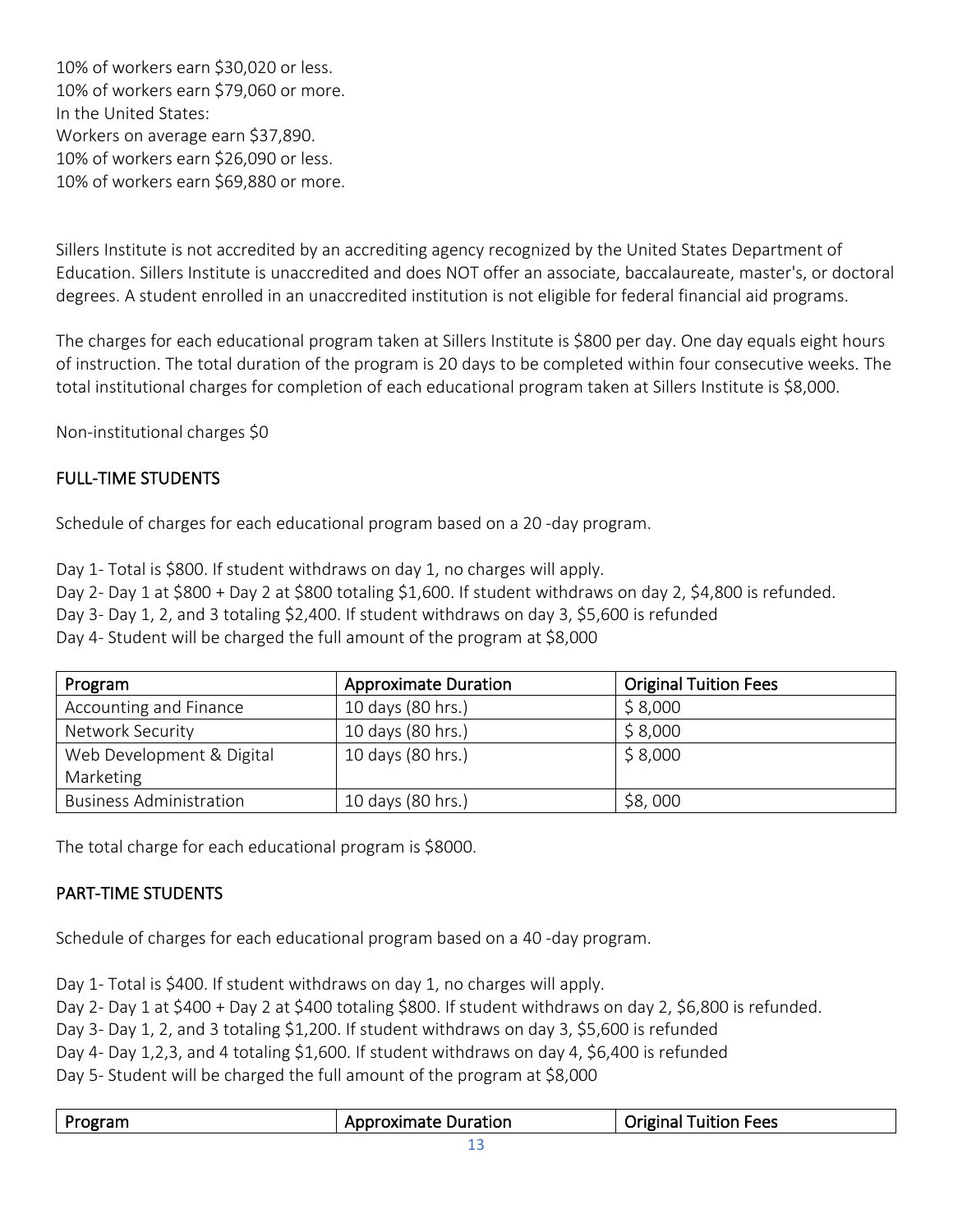| Accounting and Finance         | 20 days (80 hrs.) | \$8,000 |
|--------------------------------|-------------------|---------|
| Network Security               | 20 days (80 hrs.) | \$8,000 |
| Web Development & Digital      | 20 days (80 hrs.) | \$8,000 |
| Marketing                      |                   |         |
| <b>Business Administration</b> | 20 days (80 hrs.) | \$8,000 |

The total charge for each educational program is \$8000.

# Student Tuition Recovery Fund

"The State of California established the Student Tuition Recovery Fund (STRF) to relieve or mitigate economic loss suffered by a student in an educational program at a qualifying institution, who is or was a California resident while enrolled, or was enrolled in a residency program, if the student enrolled in the institution, prepaid tuition, and suffered an economic loss. Unless relieved of the obligation to do so, you must pay the state-imposed assessment for the STRF, or it must be paid on your behalf, if you are a student in an educational program, who is a California resident, or are enrolled in a residency program, and prepay all or part of your tuition.

You are not eligible for protection from the STRF and you are not required to pay the STRF assessment, if you are not a California resident, or are not enrolled in a residency program."

"It is important that you keep copies of your enrollment agreement, financial aid documents, receipts, or any other information that documents the amount paid to the school. Questions regarding the STRF may be directed to the Bureau for Private Postsecondary Education, 2535 Capitol Oaks Drive, Suite 400, Sacramento, CA 95833, (916) 431-6959 or (888) 370-7589.

To be eligible for STRF, you must be a California resident or are enrolled in a residency program, prepaid tuition, paid or deemed to have paid the STRF assessment, and suffered an economic loss as a result of any of the following:

1. The institution, a location of the institution, or an educational program offered by the institution was closed or discontinued, and you did not choose to participate in a teach-out plan approved by the Bureau or did not complete a chosen teach-out plan approved by the Bureau.

2. You were enrolled at an institution or a location of the institution within the 120-day period before the closure of the institution or location of the institution or were enrolled in an educational program within the 120-day period before the program was discontinued.

3. You were enrolled at an institution or a location of the institution more than 120 days before the closure of the institution or location of the institution, in an educational program offered by the institution as to which the Bureau determined there was a significant decline in the quality or value of the program more than 120 days before closure.

4. The institution has been ordered to pay a refund by the Bureau but has failed to do so.

5. The institution has failed to pay or reimburse loan proceeds under a federal student loan program as required by law or has failed to pay or reimburse proceeds received by the institution in excess of tuition and other costs.

6. You have been awarded restitution, a refund, or other monetary award by an arbitrator or court, based on a violation of this chapter by an institution or representative of an institution, but have been unable to collect the award from the institution.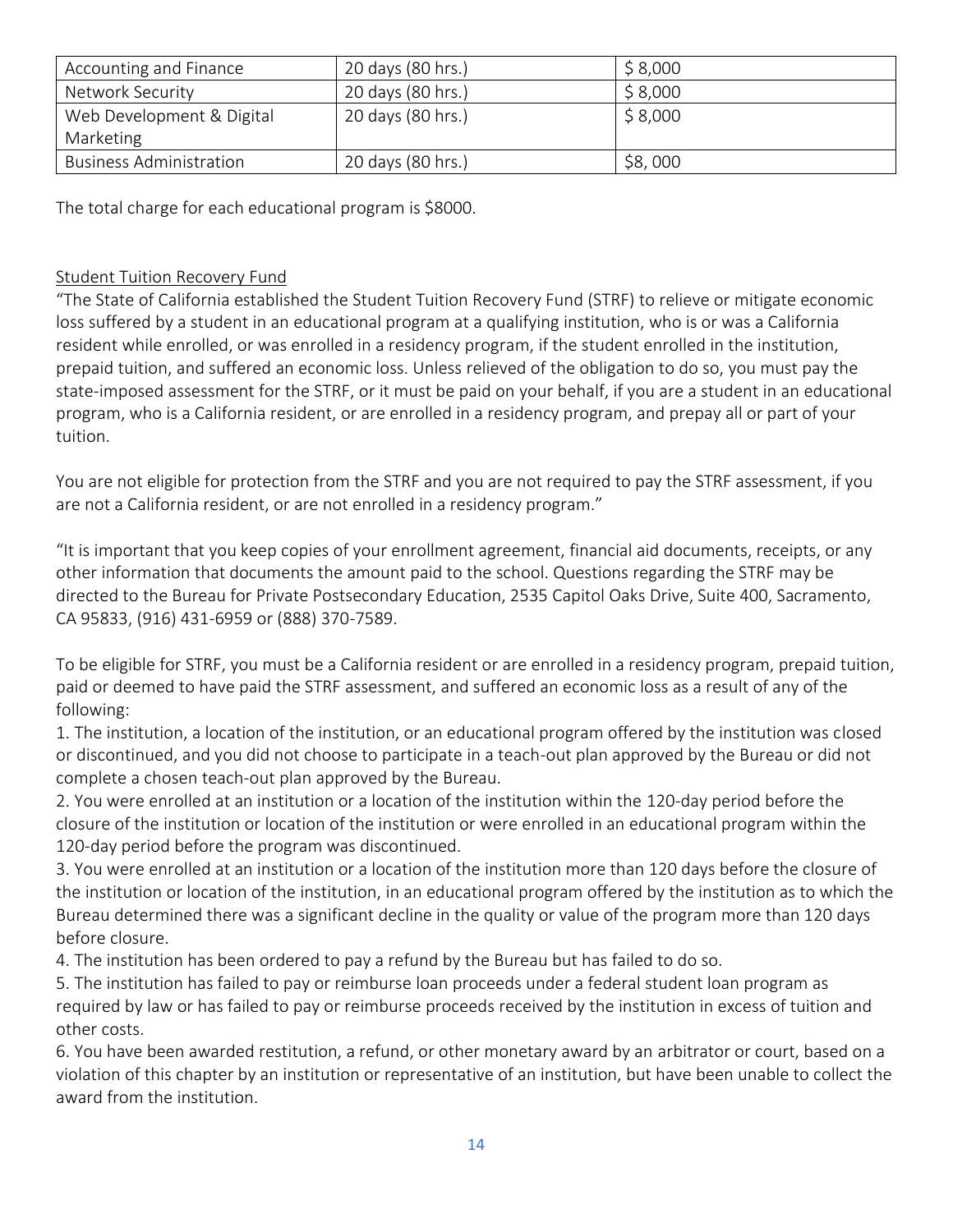7. You sought legal counsel that resulted in the cancellation of one or more of your student loans and have an invoice for services rendered and evidence of the cancellation of the student loan or loans.

To qualify for STRF reimbursement, the application must be received within four (4) years from the date of the action or event that made the student eligible for recovery from STRF. A student whose loan is revived by a loan holder or debt collector after a period of non-collection may, at any time, file a written application for recovery from STRF for the debt that would have otherwise been eligible for recovery. If it has been more than four (4) years since the action or event that made the student eligible, the student must have filed a written application for recovery within the original four (4) year period, unless the period has been extended by another act of law. However, no claim can be paid to any student without a social security number or a taxpayer identification number."

It is a state requirement that a student who pays his or her tuition is required to pay a state-imposed assessment for the Student Tuition Recovery Fund.

The Student Tuition Recovery Fund (STRF) is a fund administered by the Bureau for Private Postsecondary Education (Bureau) that relieves or mitigates economic loss suffered by a student while enrolled in a qualifying institution. To file a complaint contact:

Bureau for Private Postsecondary Education at P.O. Box 980818 West Sacramento, CA 95798-0818, [\(www.bppe.com](about:blank) ), (Email: [bppe@dca.ca.gov\)](about:blank), Phone: (888) 370-7589 or (916) 431-6959, Fax (916) 263-1897

#### "REFUND POLICY"

# 21.) REFUND CALCULATION

Upon a student's withdrawal, Sillers Institute performs a calculation to determine unearned tuition and return of corresponding funds. Students can obtain a full refund of charges paid through attendance at the first session, or the seventh day after enrollment, whichever is later. Any student may withdraw from the school at any time, after classes start, and receive a pro rata refund calculated based on the remaining scheduled days in the current payment period in the program, and based on the last day of attendance.

The refund granted will have a further deduction for a registration or administration fee, not to exceed \$200.00, and the final refund amount will be paid or credited to the student within 45 days of withdrawal.

For the purpose of determining the final amount of the refund, the date of the student's withdrawal shall be deemed the last date of recorded attendance. The amount for refund equals the daily charge for the program (total educational program charge, minus non-refundable fees, divided by the number of days in the program), multiplied by the remaining number of days scheduled to attend, prior to withdrawal.

#### *NOTE: Payments to STRF are non-refundable.*

# 22.) DEFAULT ON A FEDERAL OR STATE LOAN

If the student is eligible for a loan guaranteed by the federal or state government and the student defaults on the loan, both of the following may occur:

a. The federal or state government or a loan guarantee agency may take action against the student, including applying any income tax refund to which the person is entitled to reduce the balance owed on the loan, and or;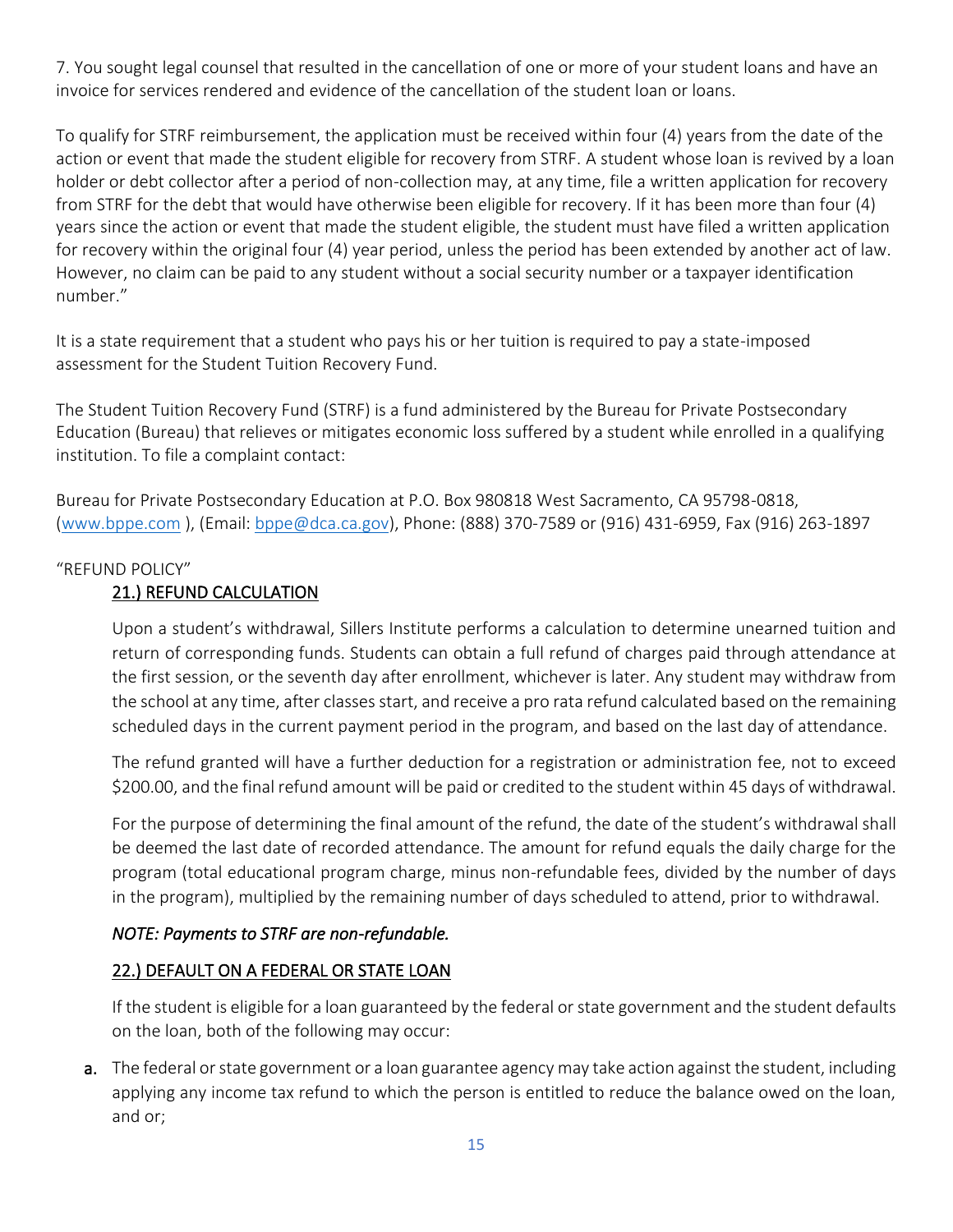b. The student may not be eligible for any other federal student financial aid at another institution or other government assistance until the loan is repaid.

If the student has received federal student financial aid funds, the student is entitled to a refund of moneys not paid from federal student financial aid program funds. To cancel the enrollment agreement, withdraw, and receive a refund, the student must submit in writing a request to the Chief Academic Officer and submitted in person or by post by the student. If the student obtains a loan to pay for an educational program, the student will have the responsibility to repay the full amount of the loan plus interest, less the amount of any refund.

The institution shall also refund 100 percent of the amount paid for institutional charges, less reasonable deposit or application fee not to exceed two hundred fifty dollars (\$250), if notice of cancellation is made through attendance at the first class session, or the notice of cancellation is made through attendance at the first class session, or the seventh day after enrollment, whichever is later.

If the student is eligible for a loan guaranteed by the federal or state government and the student defaults on the loan, both of the following may occur: (1) The federal or state government or a loan guarantee agency may take action against the student, including applying any income tax refund to which the person is entitled to reduce the balance owed on the loan. (2) The student may not be eligible for any other federal student financial aid at another institution or other government assistance until the loan is repaid.

If a student obtains a loan to pay for an educational program, the student will have to repay the full amount of the loan plus interest, less the amount of any refund, and that, if the student receives federal student financial aid funds, the student is entitled to a refund of the moneys not paid from federal financial aid funds.

Students at Sillers Institute are not eligible for federal student loans. This institution does not meet the U.S. Department of Education criteria that would allow its students to participate in federal student aid programs.

#### "STUDENTS RIGHT TO CANCEL"

The student has the right to cancel the enrollment agreement and obtain a refund of charges paid through attendance at the first class session, or the seventh day after enrollment, whichever is later.

To cancel this enrollment agreement, withdraw, and receive a refund, the student must submit a written request to the Chief Academic Officer at [contact@sillersinsitute.com](about:blank) 74710 Hwy 111 Palm Desert, CA 92260 Suite, 102 including in person, by post, or email. Students must also include in the submission the following information:

Student Name Social Security Number Date of email Effective date of Enrollment Agreement cancellation Contact information: (cell phone; email address; mailing address) Course name and number

#### Course Drops and Withdrawals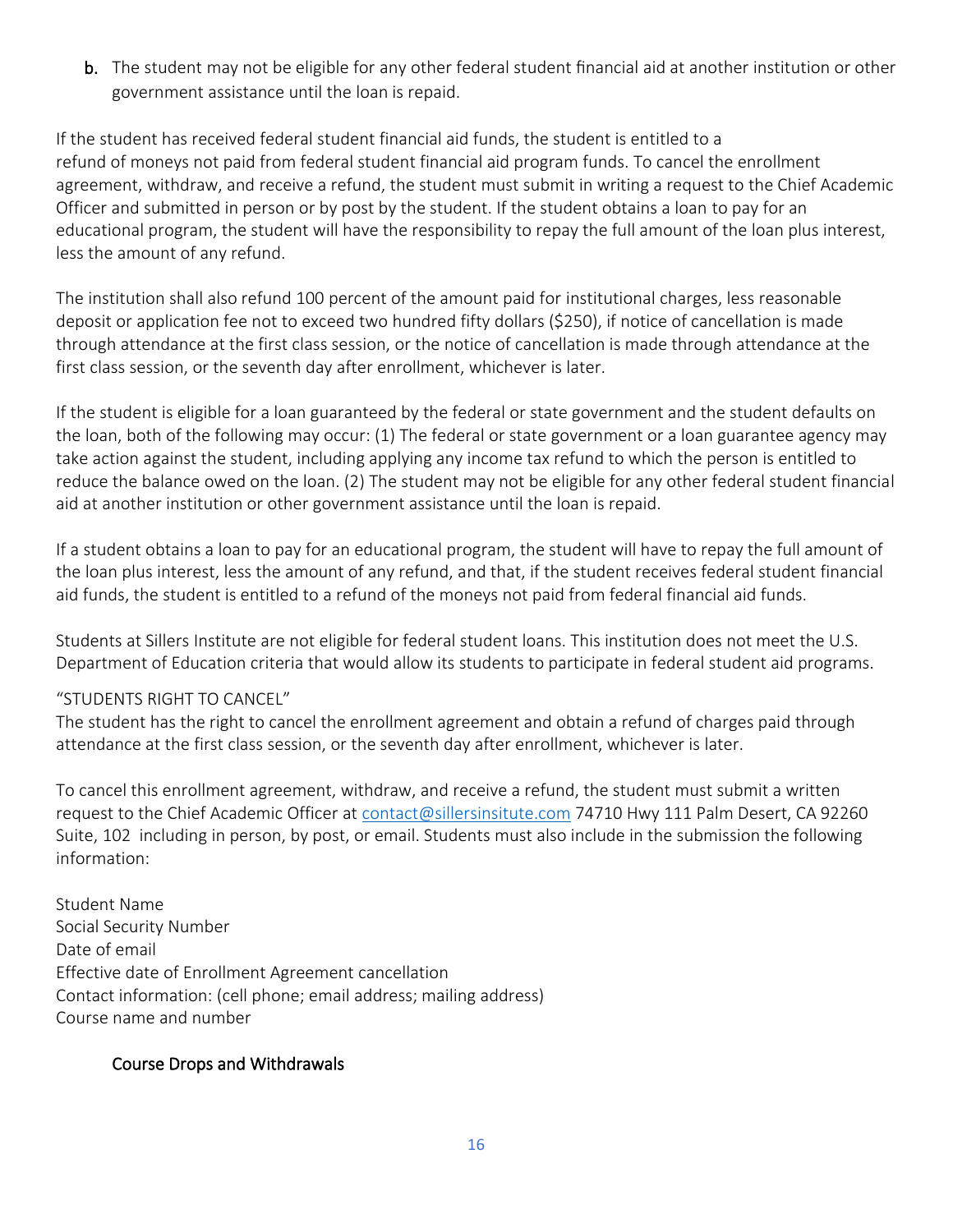A student may drop a course the first day of the course session without academic penalty. A course drop during this time does not appear on the student's transcript and does not affect grade point average (GPA).

Note: Please refer to the Academic Calendar in order to verify the last date for a course drop.

A course drop applies to one course at a time and does not assume withdrawal from Sillers Institute. Students are responsible for executing course drops by submitting a written request to the Chief Academic Officer at [contact@sillersinsitute.com](about:blank) 74710 Hwy 111 Palm Desert, CA 92260 Suite, 102 in person, by post, or email. Students must also include in the submission the following information:

Student Name Social Security Number Date of email Effective date of Enrollment Agreement cancellation Contact information: (cell phone; email address; mailing address) Course name and number

> If the student has not received a response from the academic officer within three days of the original request, another inquiry should be made by the student to Student Services.

> Course withdrawal refers to students formally withdrawing from the course roster after the add/drop period has passed. A withdrawal relates to only one course at a time and does not assume withdrawal from Sillers Institute. Withdrawal may be effectuated by the student's written notice or by the student's conduct, including, but not necessarily limited to, a student's lack of attendance. A course withdrawal differs from a course drop in that the course will be reflected on the student's official transcript and will be included in attempted credits when academic progress is monitored. Students should note the following:

Course withdrawal requests must be in writing and submitted to the Chief Academic Officer at [contact@sillersinsitute.com](about:blank) 74710 Hwy 111 Palm Desert, CA 92260 Suite, 102 in person, by post, or email. Students must also include in the submission the following information:

Student Name Social Security Number Date of email Effective date of Enrollment Agreement cancellation Contact information: (cell phone; email address; mailing address) Course name and number

> If the student has not received a response from the academic officer within three days of the original request, another inquiry should be made by the student to Student Services. The following consequences apply to a student who withdraws from a course:

- The student receives a grade of "W" for the course
- The grade of "W" appears on the student's transcript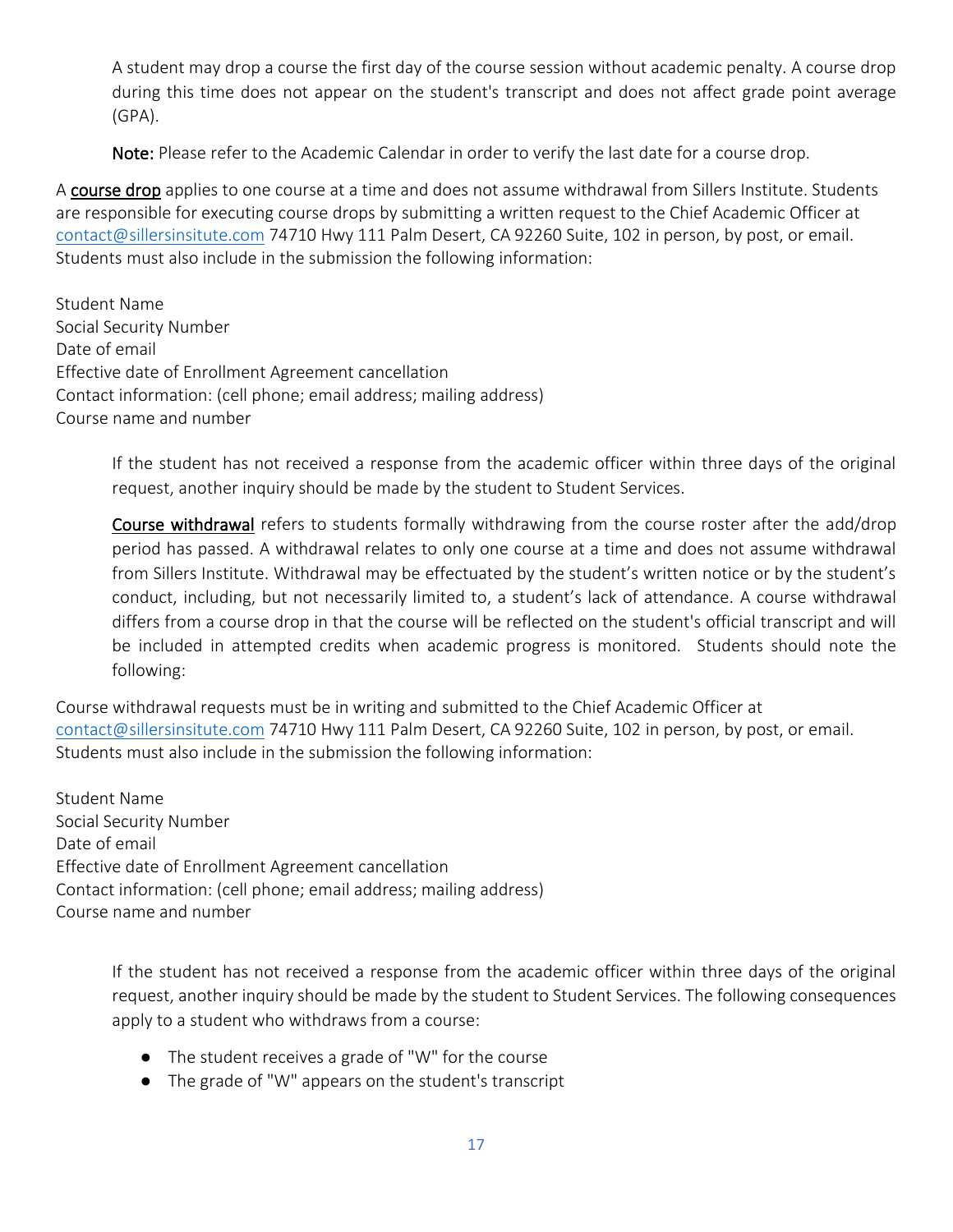● The grade of "W" does not affect GPA, but course credits are included in attempted credits when monitoring academic progress

Students who have not participated in a course, or who may have had minimal participation but show no credit for any graded assessments and have not requested a course drop or course withdrawal will be subject to Administrative Withdrawal.

The following consequences apply to a student who is administratively withdrawn from a course:

- The student receives a grade of "W" for the course
- The grade of "W" appears on the student's transcript
- The grade of "W" does not affect GPA, but course credits are included in attempted credits when monitoring academic progress

A student may withdraw from Sillers Institute at any time for any reason. Students who wish to withdraw from Sillers Institute must send an email or letter indicating their name and Student ID to Student Services requesting to withdraw. Students submitting a request to withdraw are also asked to indicate their reason for withdrawing from Sillers Institute in the email to Student Services at [contact@sillersinstitute.com](about:blank) or send to 74710 Hwy 111 Palm Desert, CA 92260 Suite, 102.

Students who have withdrawn but wish to return to study in the future will be required to re-apply for admission and to pay the current Application Processing Fee.

A withdrawal is considered to have occurred on the earlier of (a) the date the student officially notifies the campus of his or her intent to withdraw, or (b) the point at which the student fails to meet the published academic policies outlined in the Academic Catalog ("Date of Determination").

Notice of withdrawal may be given by mail, hand delivery, or email. The written notice of withdrawal need not take any particular form and, however expressed, is effective if it states that a student no longer wishes to be bound by the Enrollment Agreement.

Sillers Institute reserves the right to withdraw a student if, at any time, the student fails to meet the policies as outlined in the Academic Catalog.

#### 23.) LEAVE OF ABSENCE

Sillers Institute may grant, on a limited basis, a leave of absence to students when the student is experiencing extenuating circumstances that prevent attendance and/or challenge academic success. These circumstances may include: Medical emergencies, family emergencies and other exceptional personal circumstances. The University reserves the right to request supporting documentation from relevant authorities.

A request for a leave of absence must be made in writing, and be emailed to contact@sillersinsitute.com or mailed, or hand delivered to the academic officer at 74710 Hwy 111 Palm Desert, CA 92260 Suite, 102 including:

- Student's full name (First and last name)
- Student ID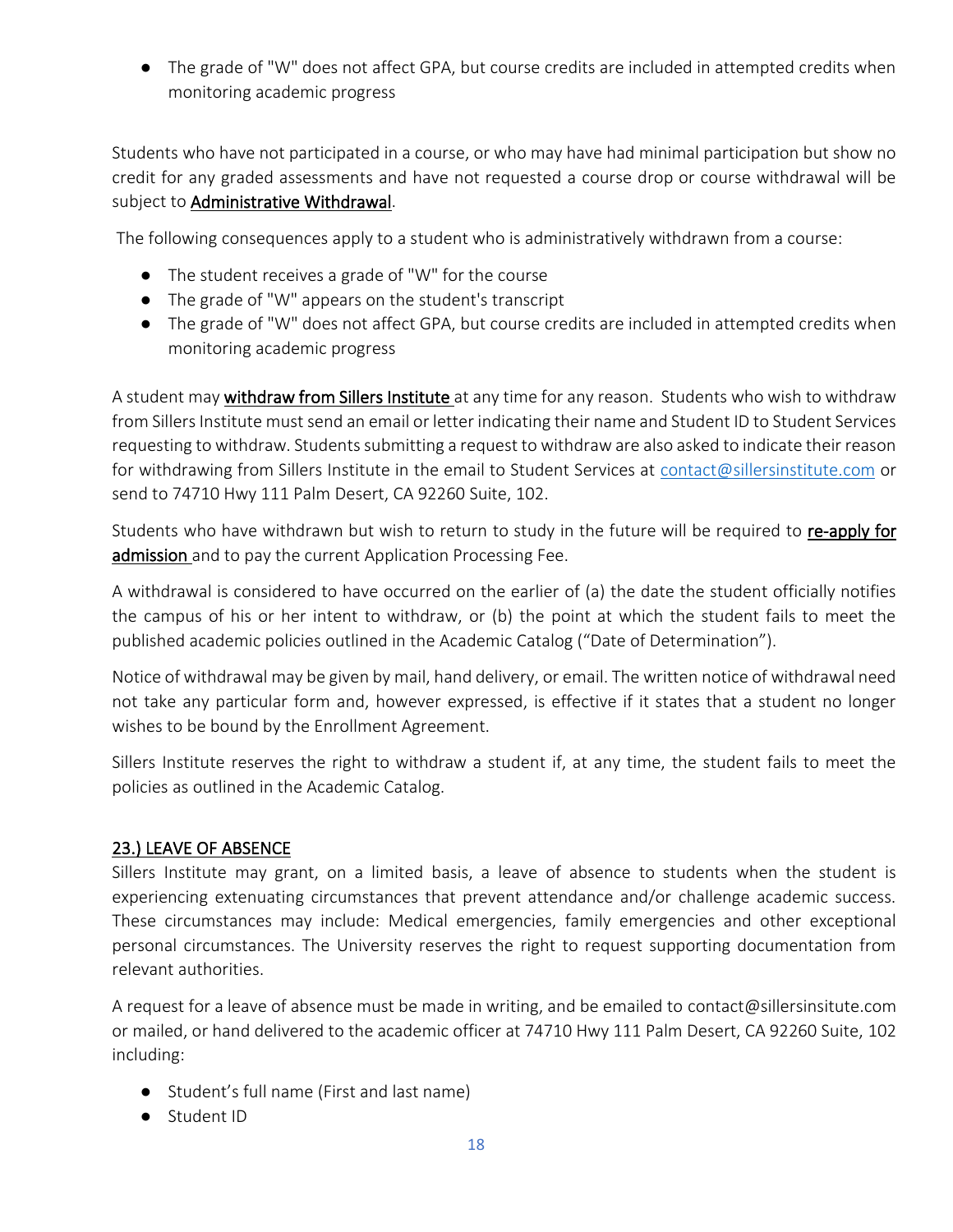- Program name and registered courses
- Reason for the request
- Date of requested leave and the date of return

A leave of absence may only be from the first day of the following term, and students cannot return from a leave of absence in the middle of a term. Students who fail to return to class by the end of their leave of absence will be withdrawn from Sillers Institute. Students granted a leave of absence when on academic probation will return to their studies with the same status.

The time granted for a student's leave of absence will not count against the total time allowed for the program completion. Student Affairs will decide whether to grant the student's request for a leave of absence after investigating the request, the supporting documents and the student's academic history. Sillers Institute decision to grant or refuse a request for a leave of absence will be final and binding.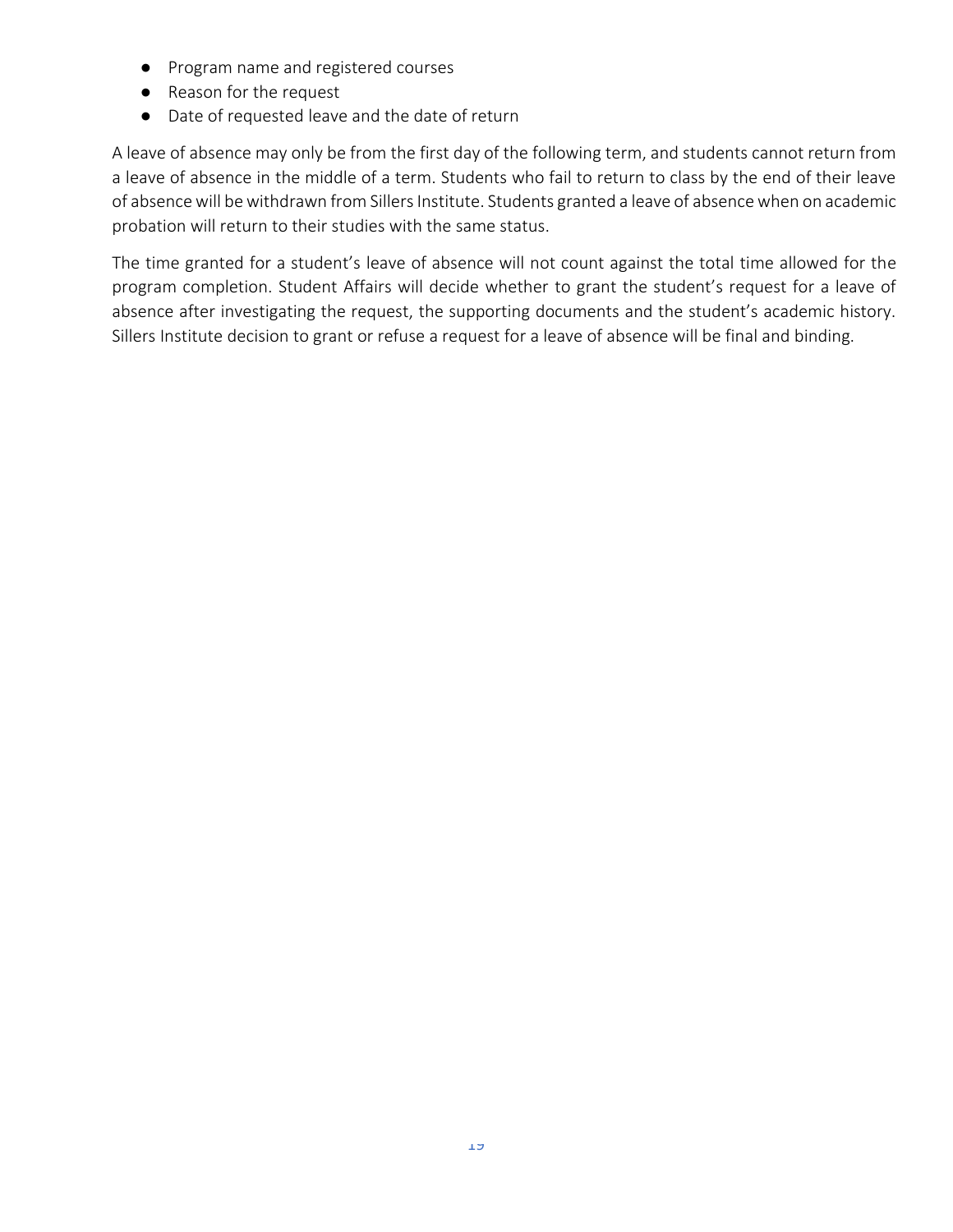Prospective Students Receiving Tuition Assistance from Workforce Development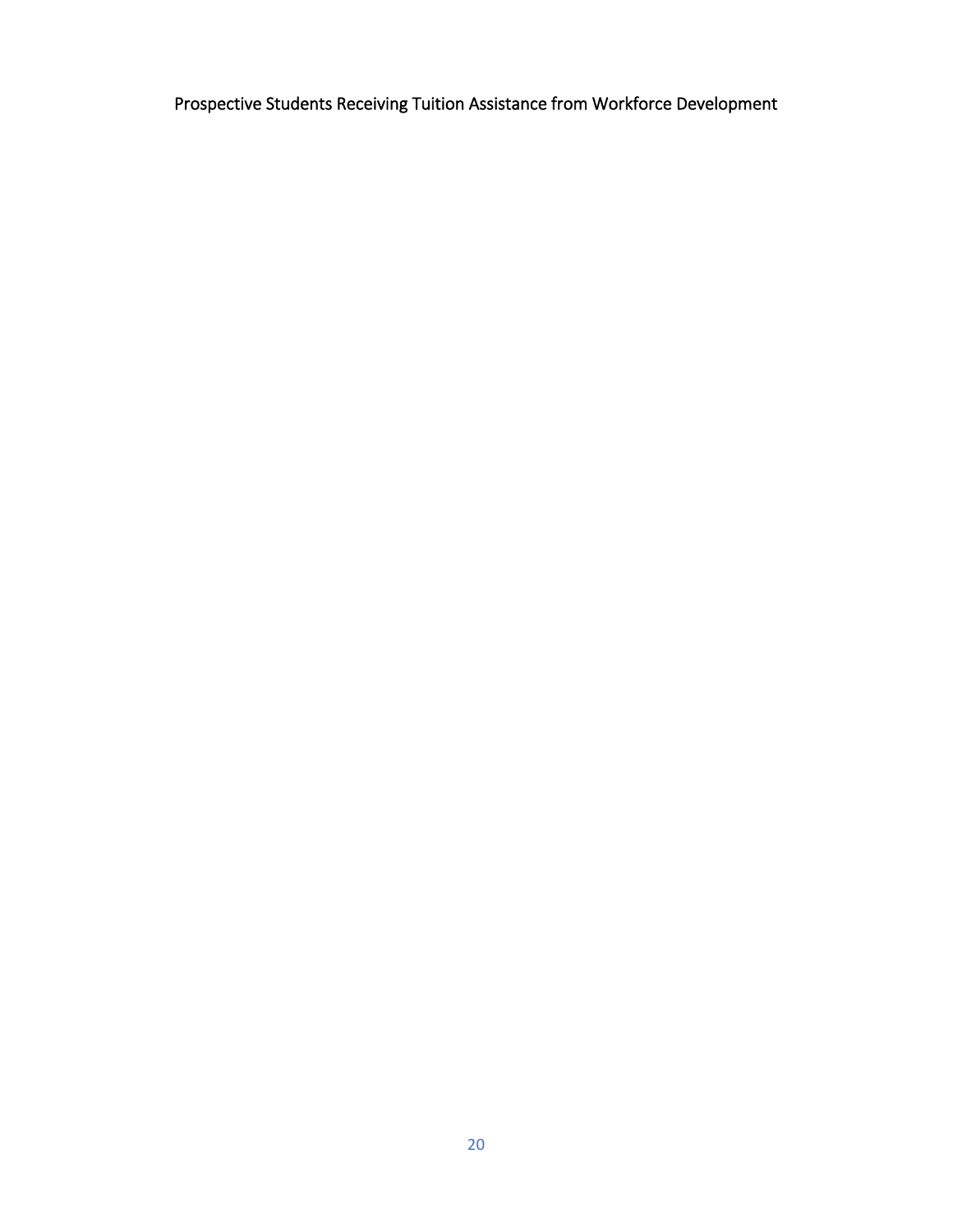

# RIVERSIDE COUNTY WORKFORCE DEVELOPMENT BOARD

# INDIVIDUAL TRAINING ACCOUNTS **POLICY**

Date: February 09, 2017

Number: 20-03

PURPOSE:

| EFFECTIVE DATE:<br><b>REFERENCES:</b>          | This policy provides guidance on the Riverside County Individual<br>Training Account Voucher (ITAV) System for training services<br>provided under the Workforce Innovation and Opportunity Act<br>(WIOA) Title I-B for Adults and Dislocated Workers.<br>Upon Release |
|------------------------------------------------|------------------------------------------------------------------------------------------------------------------------------------------------------------------------------------------------------------------------------------------------------------------------|
| <b>LOCALLY IMPOSED</b><br><b>REQUIREMENTS:</b> | WIOA (Public Law 113-128) Section 122<br>EDD Directive WIAD04-4, 8/18/2004, Recovery of WIA Tuition<br>and Training Refunds<br>WIOA Eligible Training Provider List Policy and Procedures<br>WSD1507                                                                   |

POLICY:

N/A

Individual Training Account Vouchers (ITA V) is one method through which training is financed and coordinated for W/OA participants. W/OA customers can choose training programs from the State of California Eligible Training Provider List (ETPL). W/OA customers interested in training should be encouraged to use and research information (e.g., skills assessment, labor market conditions/trends and training provider performance) to make a self-informed choice regarding their employment goals.

Individual Training Account Voucher (ITAV) Guidelines

Participants must be Workforce Innovation and Opportunity Act (WIOA) Adult and/or Dislocated Worker eligible.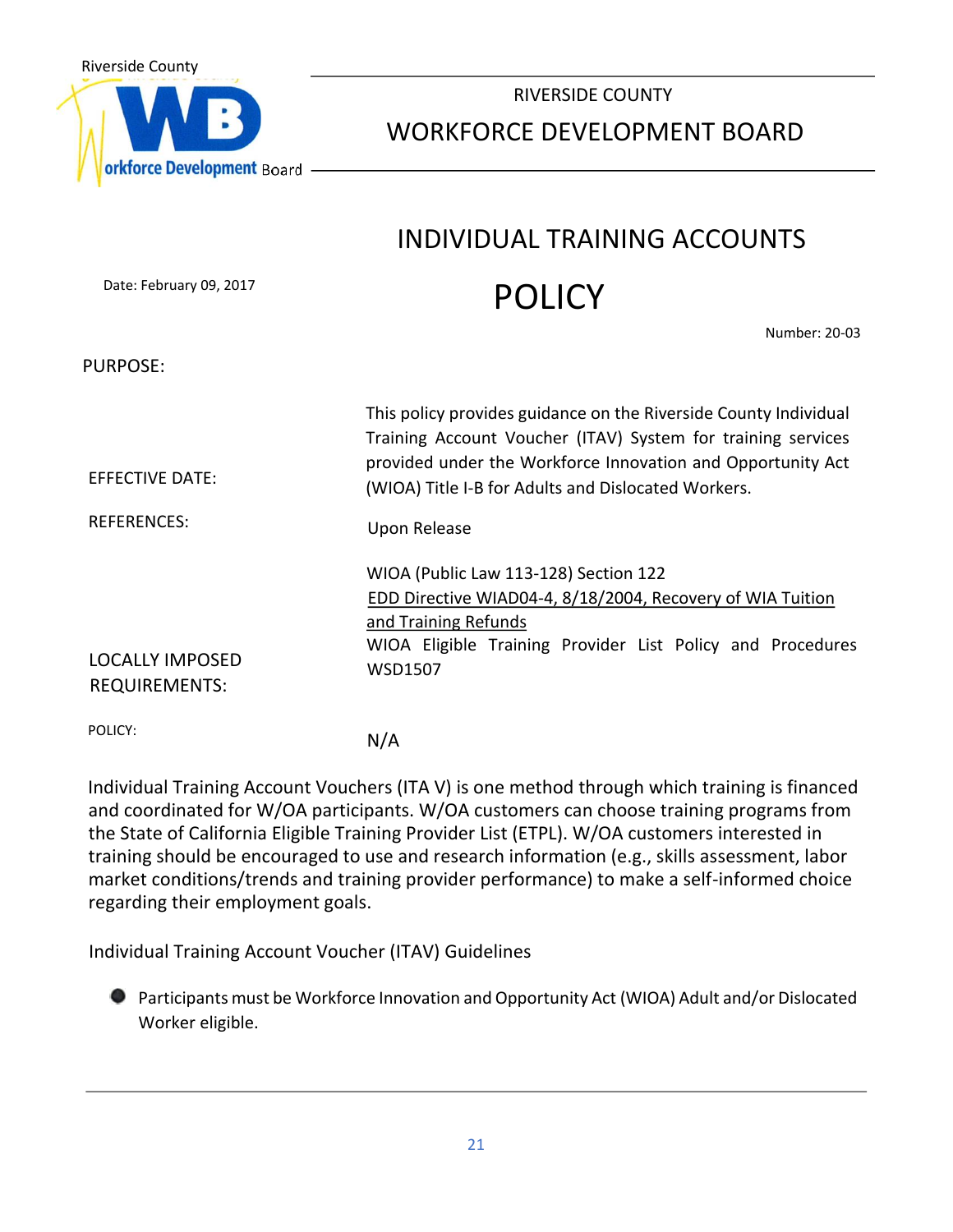All Participants must attend the Educational Alternatives workshop and have a developed Individual Employment Plan (IEP) with specific set goals to obtain or retain employment.

- An ITAV will only be approved for training courses that are on the California Eligible Training Provider List (ETPL). If the training provider is not on the approved ETPL list the training provider must submit the application listed in ETPL Directive WSD 15-07, located at http://www.edd.ca.gov/Jobs and Training/pubs/wsd15-07.pdf through CalJOB<sup>SM</sup> to the Administration Unit of the Riverside County Economic Development Agency/ Workforce Development Division (EDA/WDD).
- Any training outside of the Workforce Development Board approved industries or Regional Key industries will require additional justification. O\*NET Bright Future Occupation designation or EDD's fastest growing jobs classification are examples of documentation that can be provided as justification.

# **ITAV's will not pay for college degrees.**

- ITAV's are authorized to pay for tuition and books, required equipment and other associated fees for the training program, less Federal and State financial aid, grants, scholarships, and work study.
- Local areas must consider the availability of other sources of grants, excluding loans, to pay for training costs so that WIOA funds are used to supplement but not supplant other sources. WIOA funds are intended to provide training services in instances when there is no grant assistance (or insufficient assistance) from other sources (i.e. Title IV Programs and statefunded grants) to pay for those costs (20 CFR 663.320). The use of WIOA funds to pay down a loan is prohibited; however, the mere existence of a loan must not impact eligibility determinations.

**ITAV's will not exceed \$8,000 per customer.** 

Repeat customers will be subject to approval by the Workforce Development Director or their designee. Repeat customers include WIOA training enrollments as well.

There will be two (2) levels of approval for an ITAV to be issued to customer and training provider. The first approval level is from the Career Development Manager or Assistant Manager in reviewing and approving eligibility and training criteria in RIVCOJOBS. The second level will be from the Workforce Development Division, Accounting and Finance Division in approving and issuing the ITAV.

The maximum duration of a training program may not exceed a 24-month period. Exceptions may be granted in instances where the student is unable to complete the training course as planned.

The ITAV is valid for a period of 30 days from the voucher start date. If the authorized start date is after 30 days, the voucher is null and void.

Vendors providing ITA services will receive payment based upon receipt of an approved Voucher and issuance of a Purchase Order by EDA/WDD fiscal. ITAS will be paid in increments of fifty (50) percent at the halfway point in training hours and fifty (50) percent at completion. Any training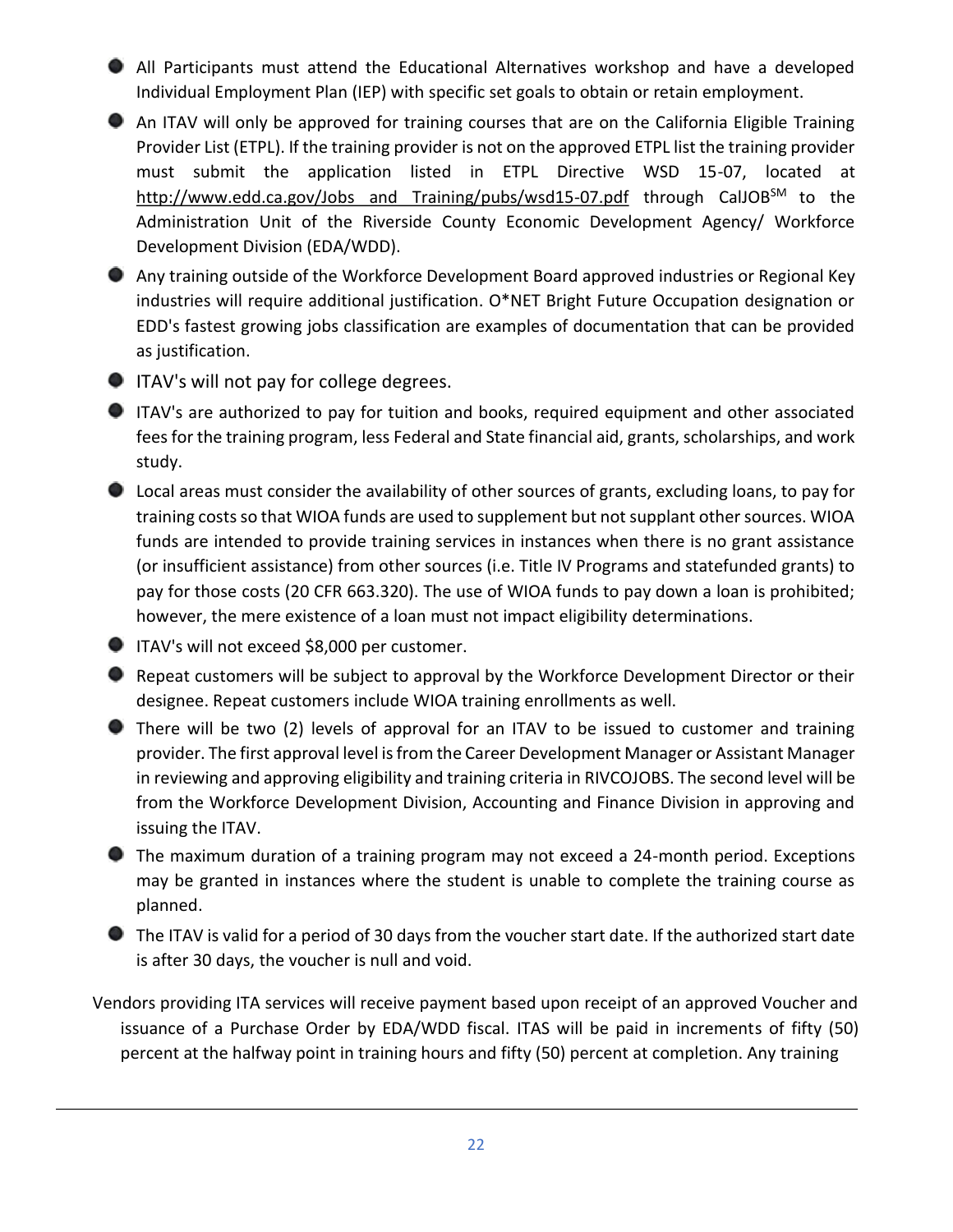less than two months or 320 hours will receive one hundred (100) percent payment upon completion.

An exception to this payment procedure may applies to public post-secondary institutions (i.e. community colleges, university extensions and other higher education entities) that are required to receive full payment of tuition upon enrollment/registration of the participant.

At the discretion of the Workforce Development Director, an exception to this payment procedure may be made based upon the needs or requirements of any awarded grants or special projects, which may require revising the terms and conditions of the ITAV invoice packet.

The training provider must submit a completed ITA invoice packet (EDA form Fiscal 448-15), for each tuition payment.

**Pell Grant and other financial aid must be claimed on Form 448-15.** 

All invoices must be submitted no later than 45 days after training program completion date to ensure funding is available for payment.

In the event the participant drops out of the ITA training program prior to completion, the tuition costs shall be prorated in accordance with published catalog tuition refund policy or if training provider does not have a refund policy in place, the following calculation method will be used:

| o Tuition only divided by number of hours            | =hourly rate            |
|------------------------------------------------------|-------------------------|
| o Hourly rate multiplied by number of hours attended | -tuition owed           |
| o Tuition owed + applicable contractual items used   | =total owed             |
| o Tuition amount minus total owed                    | =refund/unearned amount |

The refund/unearned amount will be refunded to the EDA/WDD Accounting and Finance, 3133 Mission Inn Avenue, Riverside, CA 92507, within 45 calendar days. Failure to comply with this provision may result in the discontinuance of ITA Vouchers until such time the unearned amount is refunded or credited. Any uncollected refund will be subject to Policy Number 10-02 Debt Collection.

# PROCEDURES:

EDA/WDD staff should refer to Knowledge Management on the WDC/Partner Intranet site for procedures related to this policy.

REVISION HISTORY:

Revision Dates: 02/09/2017, 10/29/2015, 01/21/2014, 07/10/2010, 04/29/2010, 01/22/2009, 12/04/2008

Original Policy Date: 06/30/2007

Loren Sims, Administration Manager